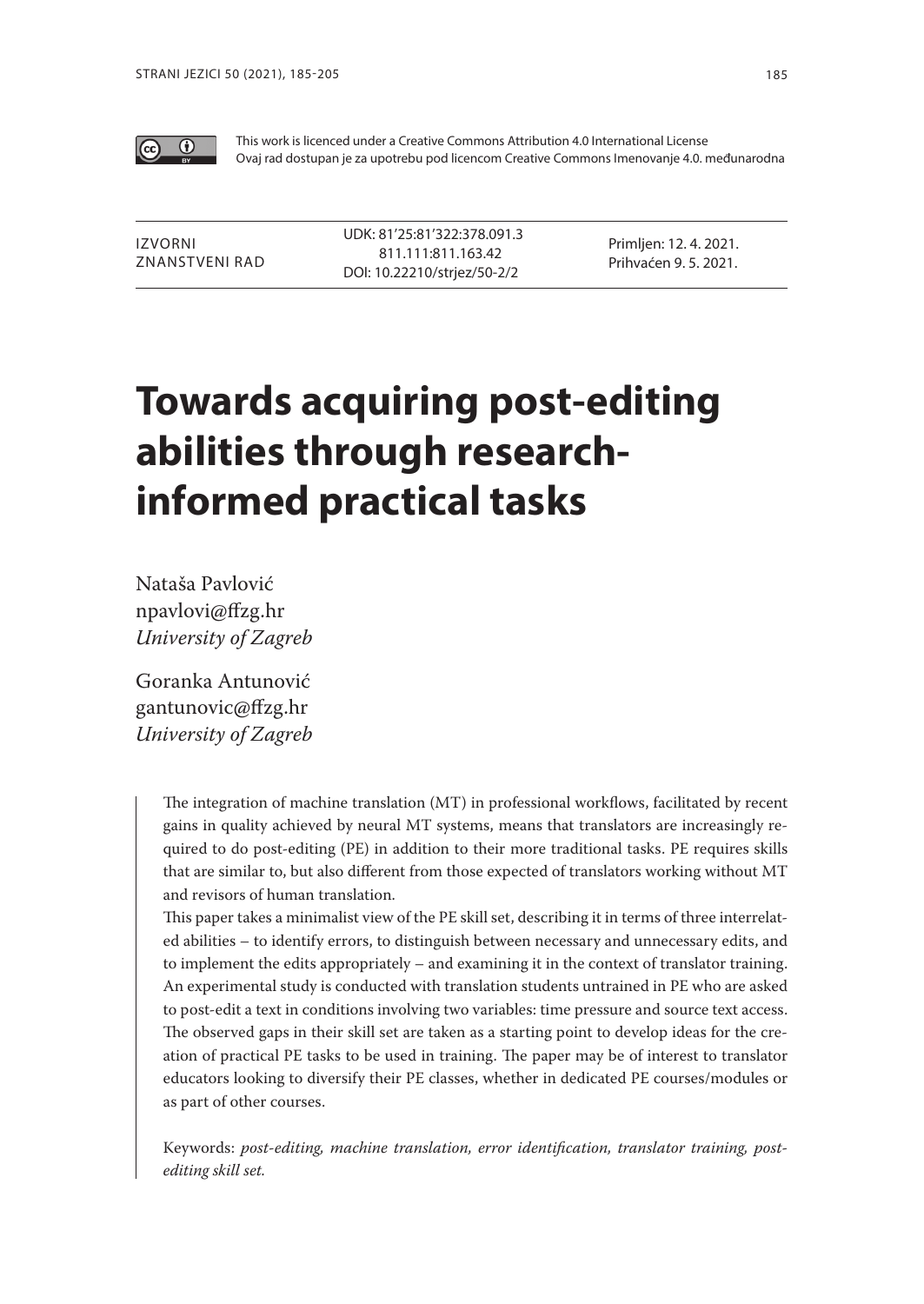## **1. BACKGROUND AND AIM**

Translators, especially those of non-creative texts, are increasingly required to incorporate machine translation (MT) in their workflows or they do so of their own accord to achieve greater productivity. The integration of MT in translation processes, spurred by the development of neural machine translation (NMT) and ensuing gains in MT quality, has had a considerable impact on the translators' tasks. They now post-edit at least some of the time, along with modifying human translation (HT) segments retrieved from translation memories (TM) or translating segments without the help of either MT or TM. Post-editing (PE) refers to improving MT-generated text in line with the requirements of a specific translation assignment. Identification of errors and their correction play a crucial role in PE, much like in self- and other-revision in translation processes not involving MT. Like translators and revisors, post-editors use internal and external resources to detect and solve problems related to the assignment at hand, but research suggests they may do so in slightly different ways (Nitzke, 2019). When compared to translation, PE has been found to be a "more passive activity", with longer pauses and less time devoted to text production (Green, Heer & Manning, 2013). Differences have been observed between PE and translation in keystroke patterns (Carl et al., 2011), indicating a different attention distribution in the two activities. In PE tasks, the source text (ST) tends to be consulted more frequently but also more briefly than in translation, with PE tasks understandably requiring more focus on the target text (TT) (Carl et al., 2011).

Unlike revision of HT, one type of post-editing, so-called light PE, settles for lower quality levels, its purpose being to ensure that the text is "comprehensible and accurate but need not be stylistically adequate" (ISO, 2017: 10). Revisors of HT are not normally briefed to disregard style (although in practice tight deadlines might push them to adopt such a stance). Secondly, the errors encountered in machine-produced texts tend to be of different kinds than those found in HT. The latter difference was stressed already in early studies of PE (Löffler-Laurian, 1985; McElhaney & Vasconcellos, 1986; both as cited in O'Brien, 2002: 101). With the recent switch to NMT systems, it has been suggested that the errors they make are less predictable than those produced by statistical MT and might be more difficult to spot, even when they seriously distort the meaning (Burchardt, 2017; Castilho et al., 2017). Predictable or otherwise, errors produced by MT systems, including neural ones, tend to be different from those encountered by revisors of fully human translations.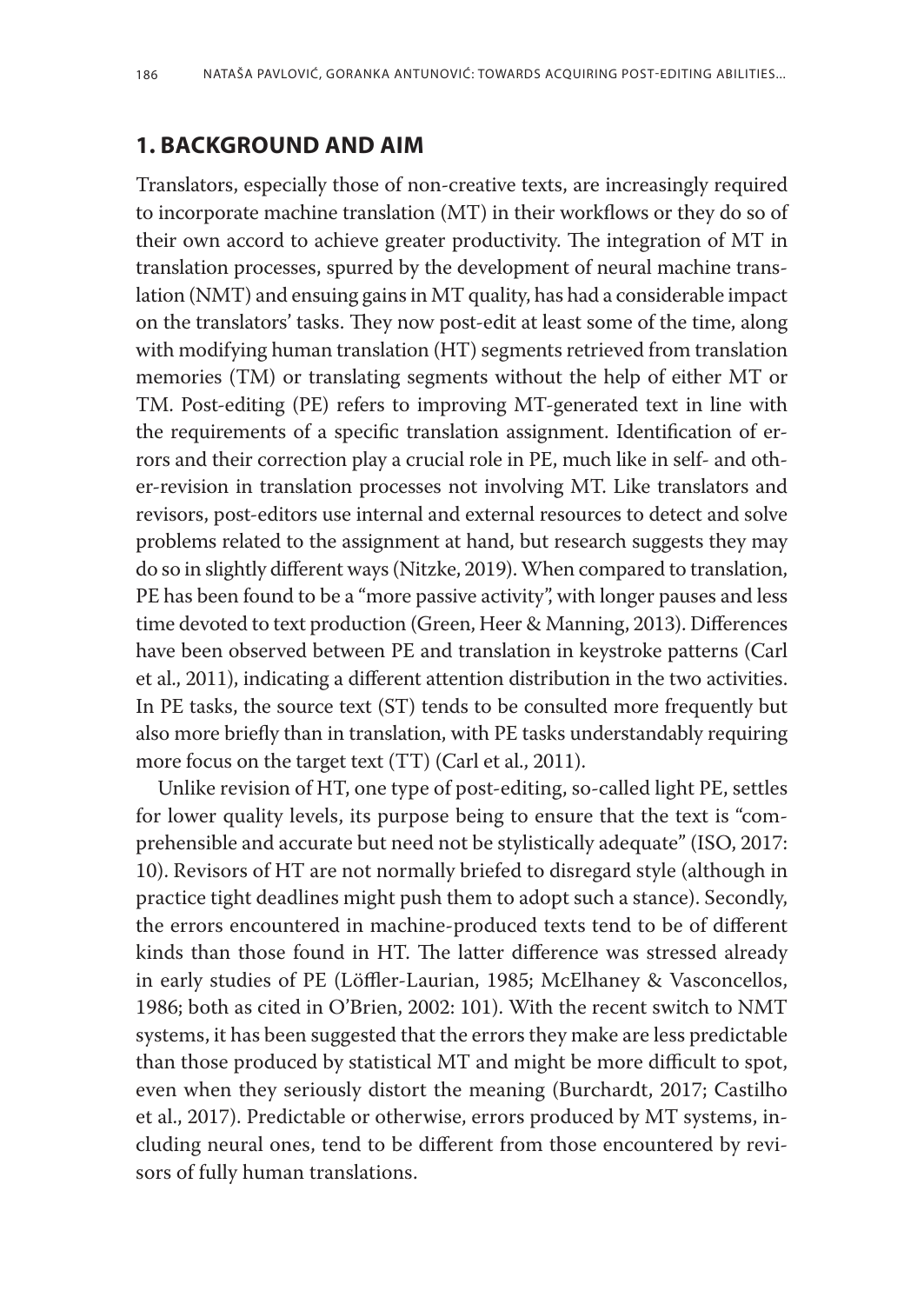It has been observed based on the above distinctions that the PE task requires a skill set similar to, but also different from that expected in translation and revision of texts produced without MT. In attempts to define PE skills, complex, multicomponent models have been proposed (e.g. Rico & Torrejón, 2012), inspired by those constructed for translation competence and/or revision competence. Thus Nitzke, Hansen-Schirra & Canfora (2019) recently proposed a model which references a translation competence model (PACTE, 2003) and a revision competence model (Robert, Remael & Ureel, 2017), and sees PE as consisting of core and subsidiary competences. The former group comprises risk assessment, strategic, consulting and service competences, while the latter includes bilingual, extralinguistic, instrumental, research, revision, translation, MT and PE competence (the latter presumably in a narrower sense). As can be seen, some of these fully or partially overlap with translation and/or revision (sub) competences, while others can be regarded as specific to post-editing.1 The relationship between translation competence and PE competence was considered already by Krings (2001: 174), who posited that "the more distant translation competence and post-editing competence are from each other, the likelier the expectation that good translators are not automatically good post-editors and vice versa". Research has suggested that translation experience may benefit PE performance, up to a point, but also act as hindrance (de Almeida & O'Brien, 2010).

The broad view of PE taken in multicomponent competence models is certainly desirable, as it highlights the complexity of PE and the various types of skills and knowledge required of post-editors today. On the other hand, it might be equally useful to adopt a minimalist approach, reminiscent of Anthony Pym's (2003: 489) definition of translation competence as "the ability to generate a series of more than one viable target text […] for a pertinent source text [and] to select only one viable TT from this series, quickly and with justified confidence". Such a minimalist view of PE, focusing on the task itself rather than on other processes surrounding it, would enable us to take a closer look at the three interrelated abilities (drawing on de Almeida & O'Brien, 2010) that form the essence of PE, namely the ability to:

- 1. identify errors in the MT output under different conditions;
- 2. distinguish between edits that are necessary and those that are not, in a particular assignment; and

<sup>1</sup> On the blurring of lines between translation, revision, editing and post-editing, see Jakobsen (2019).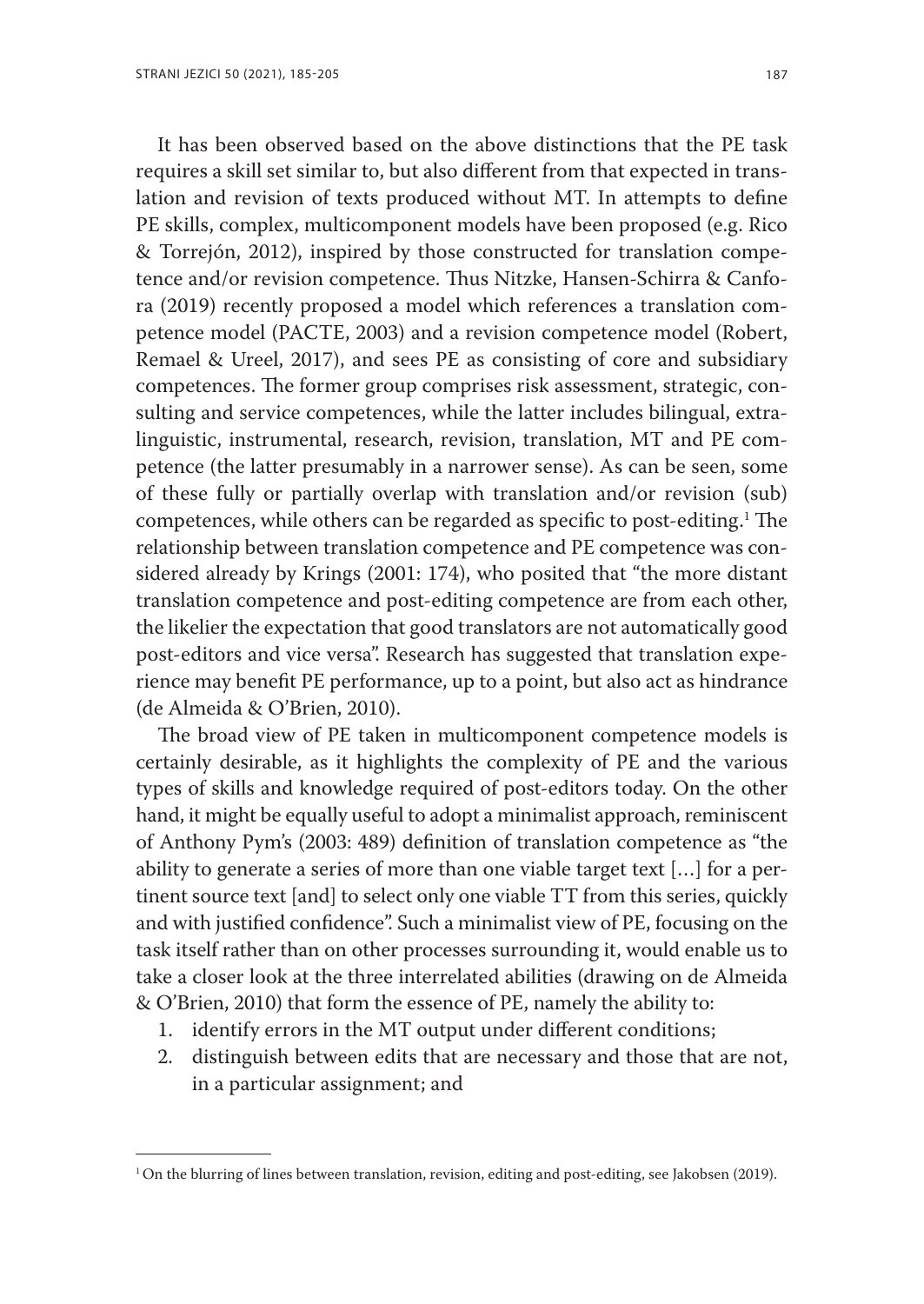3. implement the edits appropriately, by finding a more suitable solution and by not introducing new errors in the process.

In the multicomponent model mentioned above (Nitzke et al., 2019: 248-250), ability 1 is subsumed under 'post-editing competence', 'machine translation competence' and, up to a point, 'bilingual competence'; ability 2 appears under 'revision competence' and 'strategic competence', while ability 3 might be implied in 'bilingual competence', 'extralinguistic competence', 'research competence', 'revision competence' and 'translation competence'.

Ability 2, related to finding a compromise between the required quality and speed, is particularly relevant for work under time constraints, which in professional practice means a vast majority of the assignments. Post-editors who do not possess it will in the best-case scenario waste a lot of time, defying a key purpose of using MT, and in the worst-case scenario deliver suboptimal quality. Experience in translation does not necessarily help; it has been observed that experienced translators may introduce more unnecessary edits than inexperienced ones (de Almeida & O'Brien, 2010). The number of unnecessary edits, also reported by other authors (e.g. Aranberri, 2017), has been found to decrease only as experience in *post-editing* increases (de Almeida, 2013). The discernment of necessary changes is an ability PE shares with HT revision, where it is stressed as one of the key principles (Robert et al., 2017: 114, 115). Even for 'full PE', aiming to achieve human translation quality, the recommendation is to use "as much of the MT output as possible" (ISO, 2017: 8).

All three of the above abilities are especially challenged in monolingual PE, i.e. post-editing without access to the ST. In such practices, which seem unfortunate but nevertheless exist, post-editors must be able to identify errors solely based on the (lack of) cohesion and coherence in the MT output, and to correct them appropriately, unaided by the ST. Koponen & Salmi (2015) studied monolingual PE in the training context to see if meaning could be derived despite errors in the MT output. Their participants, 48 students, were able to arrive at correct meaning in about half of the cases. Other studies suggest that monolingual PE is more susceptible than bilingual PE to oversight of semantic errors (Čulo et al., 2014; Mitchell, Roturier & O'Brien, 2013; Nitzke 2016). Nitzke (2019) posits that problem-solving translation strategies may be transferred to bilingual PE, but not to monolingual, as there is no ST to consult and simply translate the problematic part anew.

Given all of the above, most translator educators today would probably agree that students of (specialized) translation should be trained to post-ed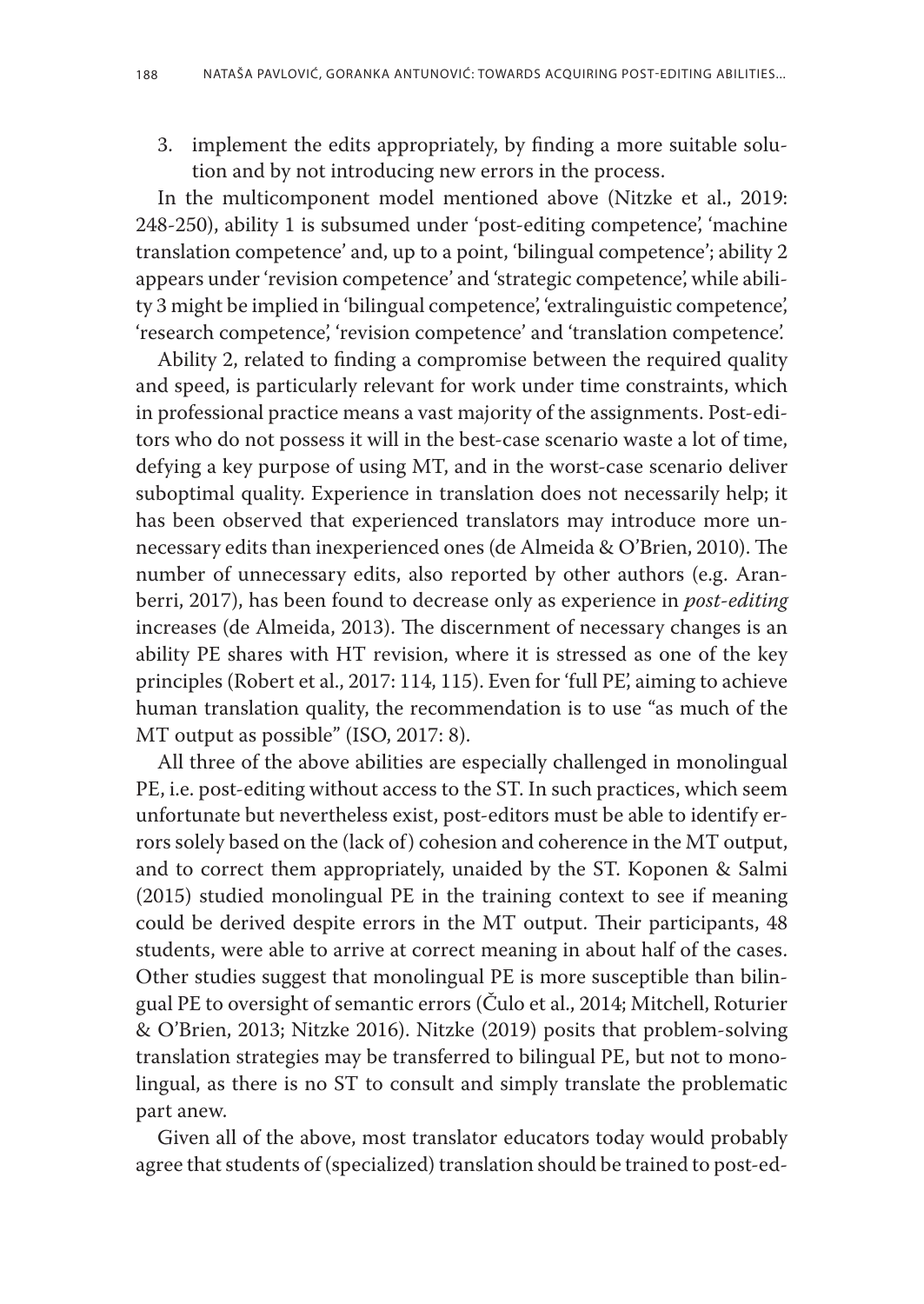it, whether in dedicated courses/modules or as part of courses/modules dedicated to translation and/or HT revision. Since O'Brien's (2002) initial proposal, many universities have introduced such content in their translation programmes (see e.g. Doherty & Kenny, 2014; Flanagan & Christensen, 2014; Guerberof Arenas & Moorkens, 2019; Koponen 2015). Recommendations on PE training show a broad consensus on which topics should be covered: knowledge of MT systems (types, how they work, what kinds of errors can be expected and why), MT assessment (human and automatic methods; error classifications), PE guidelines (light vs. full PE, levels of quality), pre-editing, as well as basic programming and perhaps terminology management (Guerberof Arenas & Moorkens, 2019; O'Brien, 2002).

While acknowledging that practical experience in PE is essential for the acquisition of PE skills, existing literature does not provide sufficient detail on how PE training tasks might be designed and conducted. This paper attempts to contribute to filling that gap by reporting on an empirical study carried out with translation student participants untrained in PE, and by proposing ways in which the results of that study can inform task design. In the study, we focused on the three abilities mentioned above. We wanted to examine to what extent students might already possess them – by virtue of being trained in translation – before receiving any training in PE, and to measure their lack of abilities, i.e. their 'negative skills' in Pym's (2013: 497) sense of the term. We expected that learning about their performance in an experiment, particularly about the shortcomings and challenges they face while post-editing, might help inform the creation of practical PE tasks to be used in training.

### **2. RESEARCH QUESTIONS**

In this study, we posed three groups of research questions related to the three abilities mentioned above (cf. de Almeida & O'Brien, 2010), which we consider crucial for PE:

- 1. To what extent are translation students untrained in PE able to identify errors in MT output? How does time pressure affect their error identification? What about access to the ST?
- 2. To what extent are translation students untrained in PE able to distinguish between necessary and unnecessary edits in a specific PE task? Do they tend to overedit or underedit?
- 3. To what extent are translation students untrained in PE able to implement edits appropriately? Are their solutions more suitable to the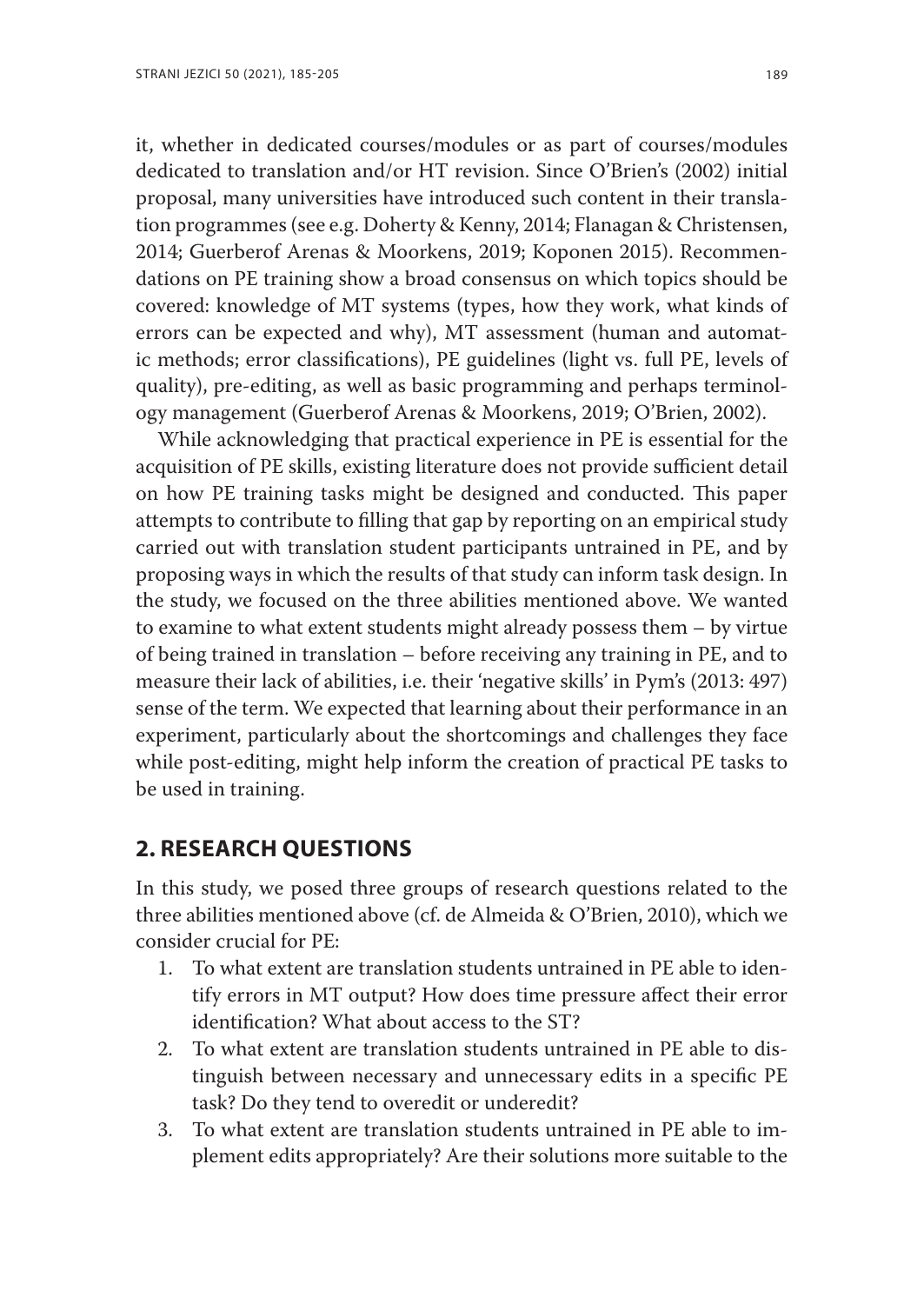task at hand than the original MT solutions? Do they introduce new errors while attempting to correct existing ones?

## **3. METHODOLOGY**

#### **3.1. Research design and participants**

To answer the research questions listed above, we conducted a post-editing experiment with translation students untrained in PE. The participants were 49 translation track students at the University of Zagreb, with English as their L2 and Croatian as L1, who were about to complete their first or third semester of the MA programme. Data obtained from five participants were discarded as outliers, using the interquartile range rule, which brought the total number of participants to 44.

The PE experiment was conducted in two groups, in a computer room where the participants normally had classes, using Microsoft Word. In each group, the experiment was divided into three subsequent phases, with data collected after each phase (Table 1). Both groups worked on the same text for 10 minutes in Phase 1, an additional 12 minutes in Phase 2, and 12 more minutes in Phase 3. Group A ( $n=19$ ) had access to the ST from the beginning, working bilingually over all three phases, while Group B (n=25) set out post-editing monolingually and got access to the ST only in Phase 3. This allowed us to investigate the impact of two variables – time pressure and access to the ST – on error identification and editing.

|         | Phase 1       | Phase 2          | Phase 3          |  |  |
|---------|---------------|------------------|------------------|--|--|
| Group A | with ST       | with ST          | with ST          |  |  |
|         | time pressure | no time pressure | no time pressure |  |  |
| Group B | without ST    | without ST       | with ST          |  |  |
|         | time pressure | no time pressure | no time pressure |  |  |

|  |  | Table 1. Group A and Group B sequences, with changes in condition bolded |
|--|--|--------------------------------------------------------------------------|
|  |  |                                                                          |

After a short warm-up assignment, the participants were told that they would be post-editing a Croatian machine translation of an English text (see 3.2.) to publishable quality. Since the participants had done *translation* assignments involving texts similar to the ST used in this study and for the same purpose, they were familiar with the quality level required. They were told they would have 10 minutes to turn on the Track Changes option and correct all the errors they noticed, but only those which they were certain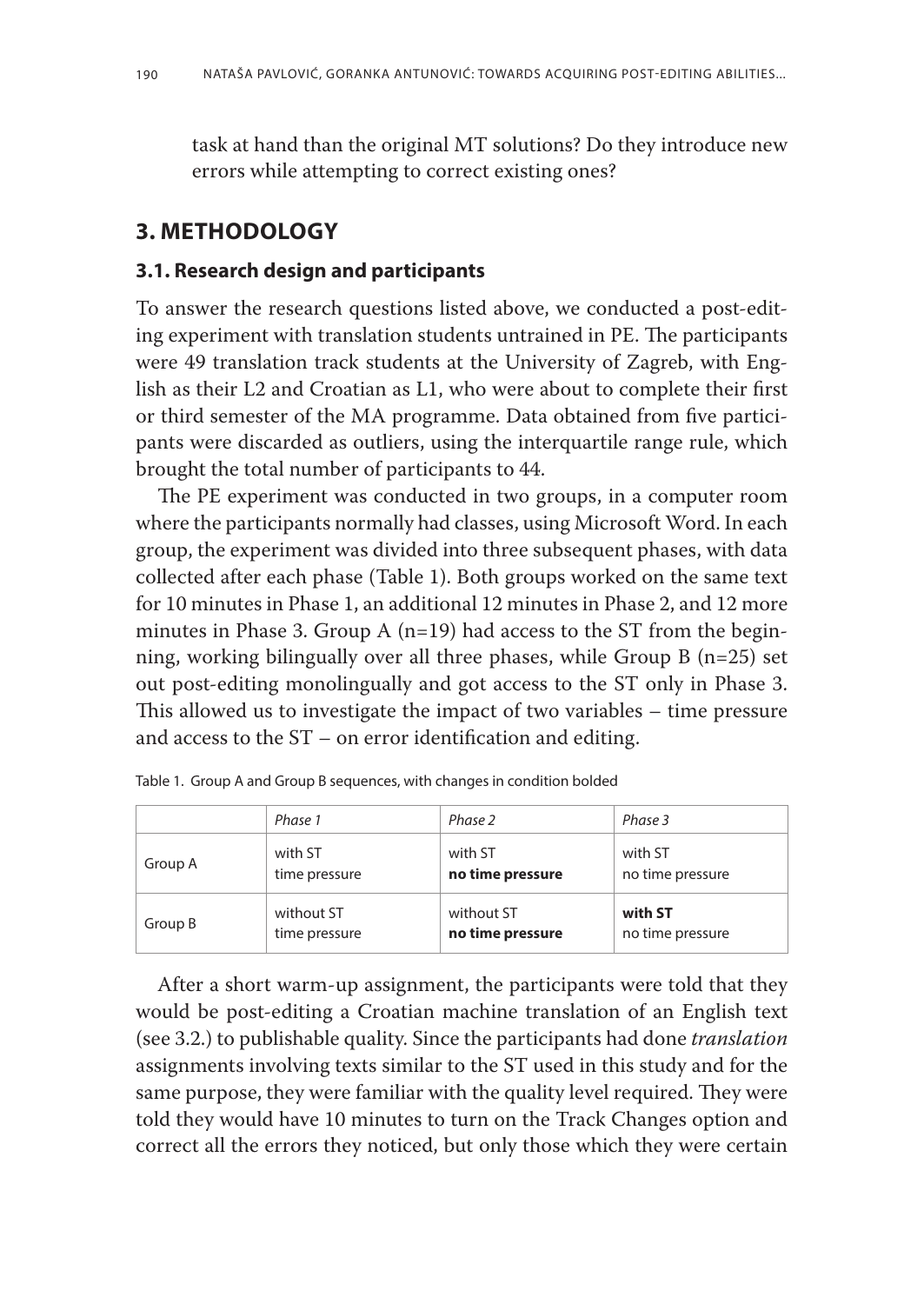were errors. Ten minutes was assessed to constitute time pressure for these participants, while allowing them to reach the end of the text, which they were explicitly asked to do, and which all of them accomplished. When the time elapsed, the participants were asked to save the document and upload it to the e-learning platform they regularly used. At the beginning of Phase 2 they were instructed to reopen the document and resume the same PE task for an additional 12 minutes. As they had already gone through the whole text once in Phase 1, 12 more minutes was considered enough additional time for the total of 22 minutes to be treated as a no-pressure condition. When the time expired, the participants uploaded the post-edited translation to a different folder. In Phase 3 they repeated the procedure for 12 more minutes in order to complete the same task, with Group B now gaining access to the ST. We could observe that in that phase even the students in the latter group had ample time to finalize the task.

#### **3.2. Material**

The English ST used in the experiment, 288 words long, was a 'plain language summary' of a medical review (Farooq et al., 2017), published by Cochrane, an organisation providing systematic reviews of research evidence to assist informed decision making about health. We used a 253 word long Croatian translation produced by Google's NMT engine in January 2018, shortly before the experiment took place. All participants had translated such texts as part of their coursework, and this one was chosen because it could be considered not to contain medical terminology unknown to students. That consideration was important because we did not allow the participants to use external resources so that we would be able to control the time pressure and ST access variables.

#### **3.3. Analysis**

The analysis focused on the three abilities discussed in Section 1 above: 1) to identify errors (with and without time pressure; with and without the ST), 2) to distinguish between necessary and unnecessary edits, and 3) to implement edits that improve the MT.

To investigate ability 1, we first had to ascertain the errors ourselves. This meant deciding which solutions in the MT output we would consider genuinely erroneous, that is, unacceptable if the translation were to be published. Our point of departure were the edits introduced by the participants in any phase of the experiment. We assessed all the MT solutions that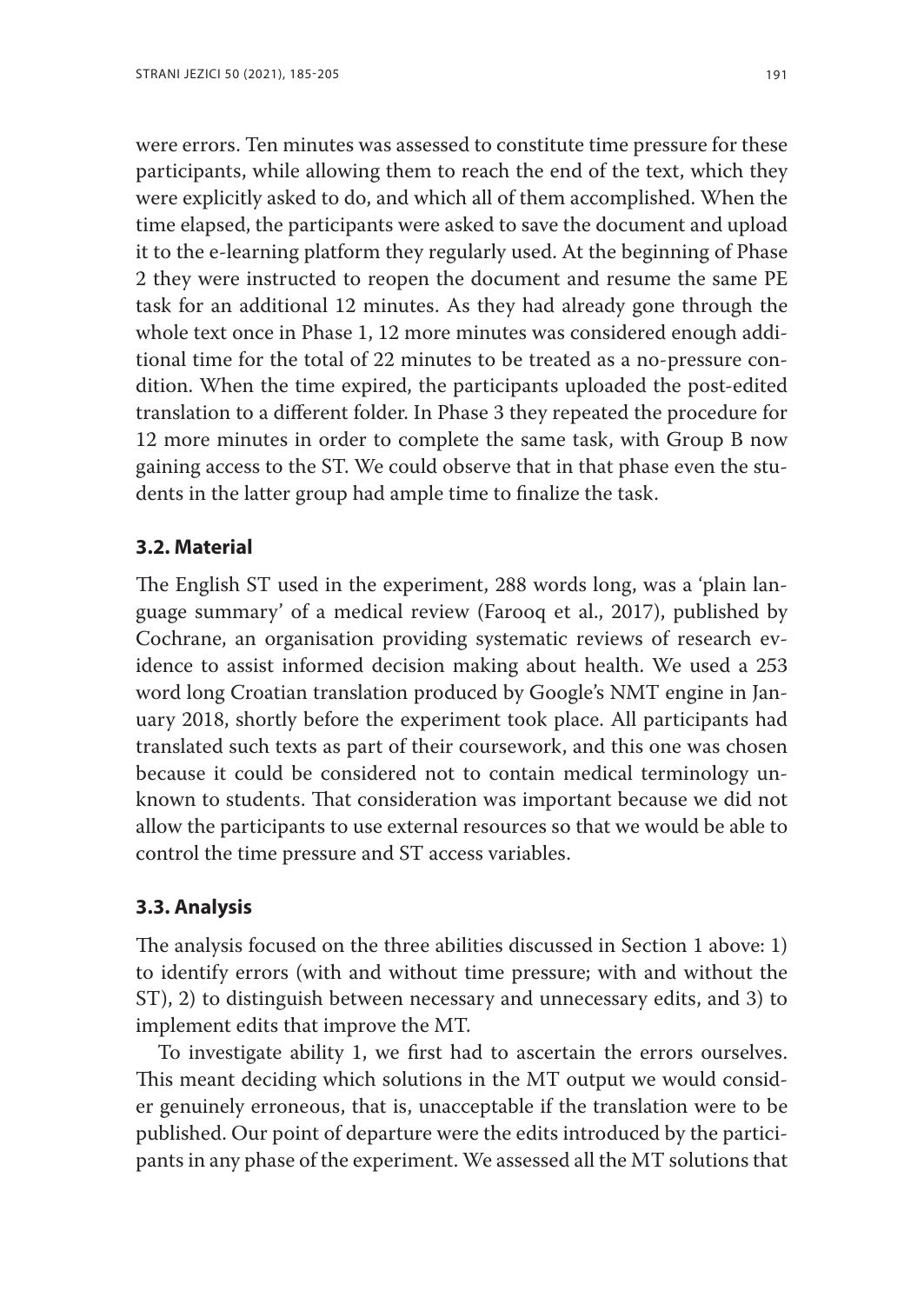they edited and then selected 41, which in both our opinions undoubtedly required editing and which we would label as 'indisputable errors'. An indisputable error was considered to have been *identified* if a participant had tried to edit it in any way, whether successfully or not. We counted all such attempts, in all three phases of the experiment, based on Track Changes data. We termed instances of overlooked indisputable errors 'missed necessary edits'2 .

We then compared how many errors all the participants identified when working under time pressure (Phase 1 of the experiment, 10 minutes) and without it (Phases 1 and 2 combined, 22 minutes). We tested the difference between the two conditions for statistical significance using the paired samples t-test. Phase 3 was not included in this stage of the analysis since it also involved a change in the ST access variable. Subsequently we compared the performance of the two groups with respect to error identification using the independent samples t-test. We compared the two groups' scores at the end of Phase 2 (bilingual vs. monolingual condition), and at the end of Phase 3 (bilingual PE throughout the whole process vs. monolingual PE followed by bilingual PE).

In addition to the number of errors identified, we also looked at error type, labelling the errors as either semantic or non-semantic. In the literature on MT (e.g. Klubička et al., 2017), these two error categories are usually termed accuracy-related and fluency-related respectively, the latter group encompassing errors that affect such aspects of a translation as spelling, grammar or register. Of the 41 indisputable errors in the MT output we used in the experiment, 17 were semantic and 24 were non-semantic. We wanted to see if either type had proved more difficult to identify in each of the experimental conditions.

Ability 2 was tested by considering not only the edits related to indisputable errors ('necessary edits') but also all the other ('unnecessary') edits. The proportion of the latter type in the total number of edits made by the participants in the whole process was calculated.

Finally, in order to test ability 3, we assessed all the edits to see whether or not they improved the initial MT solution. Necessary edits could thus provide an acceptable solution or could be erroneous themselves; they could also be partial or even introduce a new error. Among the unnecessary edits we distinguished between four different types: those that introduced

<sup>2</sup> De Almeida (2013) calls them 'essential changes not implemented' and Rigouts Terryn et al. (2017) 'missed necessary changes'.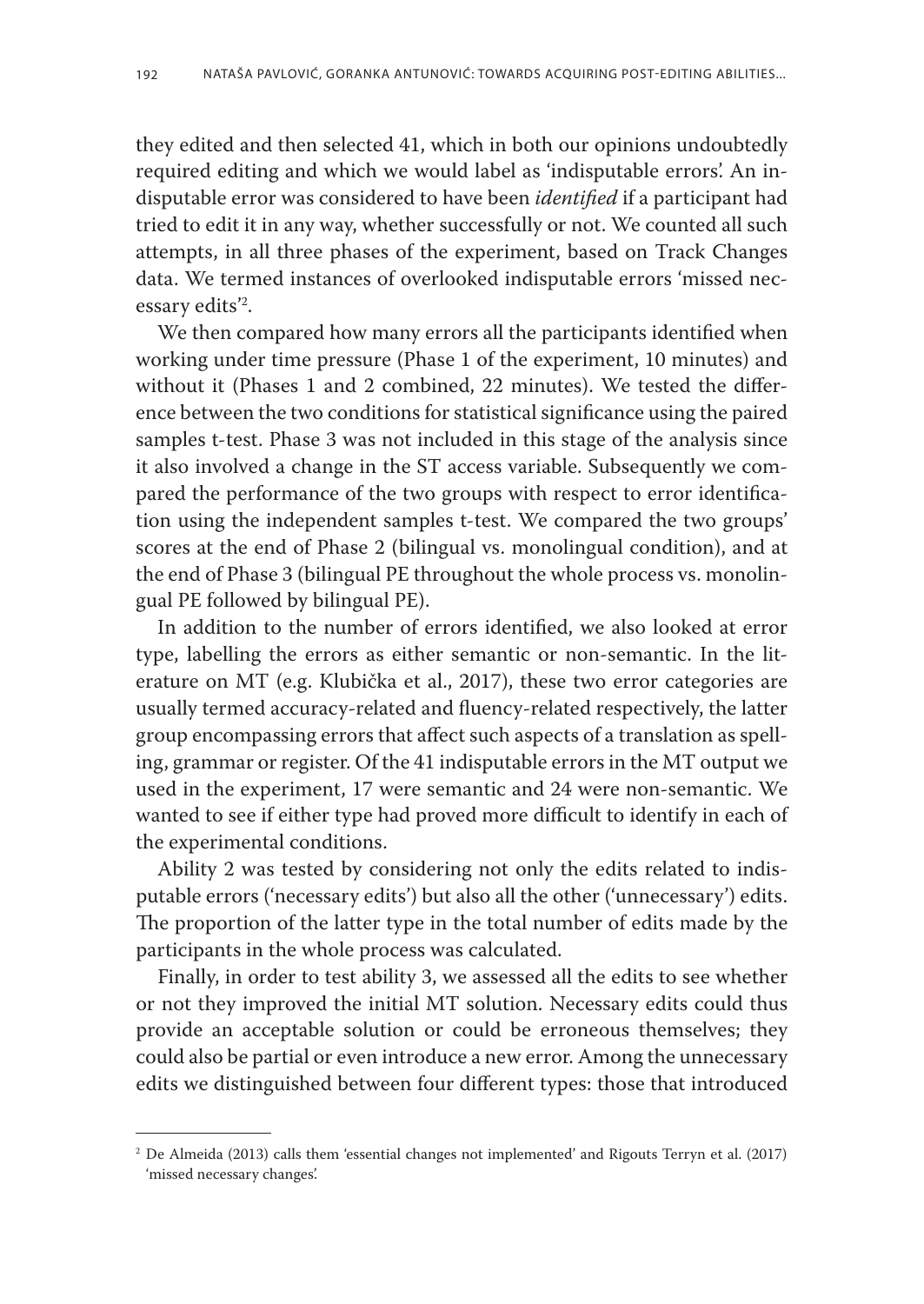a solution that was more appropriate than the initial MT one, those introducing a less appropriate solution, those that could be considered neutral i.e. the new solution was neither obviously better nor worse than the MT solution, and those resulting in a new error.

In addition to the described quantitative analyses, we also analysed the participants' performance qualitatively, focusing in particular on the errors that eluded identification and those that, once spotted, nevertheless proved difficult to edit.

## **4. RESULTS AND DISCUSSION**

This section is divided into three subsections, each presenting the results related to one of the three PE abilities investigated in this study. In each subsection, the presentation of the results is followed by a discussion of the implications for training, ending with concrete suggestions for the creation of practical PE tasks.

## **4.1. The ability to identify errors under different conditions**<sup>3</sup>

At the end of Phase 3, that is, with both groups having gained access to the ST and all participants working with no time pressure whatsoever (all had finished the assignment and stopped working), the overall percentage of identified errors was 70 per cent. On average, 29 errors of the 41 were identified per participant (SD=4; range  $21-37$ ). This result shows that translation students are able to identify a majority of the errors in MT output even without previous training in PE, simply based on their language and translation competences. However, 30 per cent of the errors remain undetected: on average, 12 necessary edits (range: 4–20) are overlooked in a 253 word long text. This would clearly be unacceptable in a professional context and suggests that error identification ability is a skill to be trained rather than assumed to be resulting from translation competence or intuition.

#### 4.1.1. Error identification with and without time pressure

To gauge the effect of time pressure on error identification we compared the data collected after Phase 1 (10 minutes) and after Phase 2 (22 minutes altogether) for all participants. In Phase 1, i.e. with time pressure, the par-

<sup>&</sup>lt;sup>3</sup> The results from this section are reported in more detail in Antunović & Pavlović (2019). Here we summarize them and discuss possible training implications and ideas. Results in 4.2. and 4.3. are presented for the first time.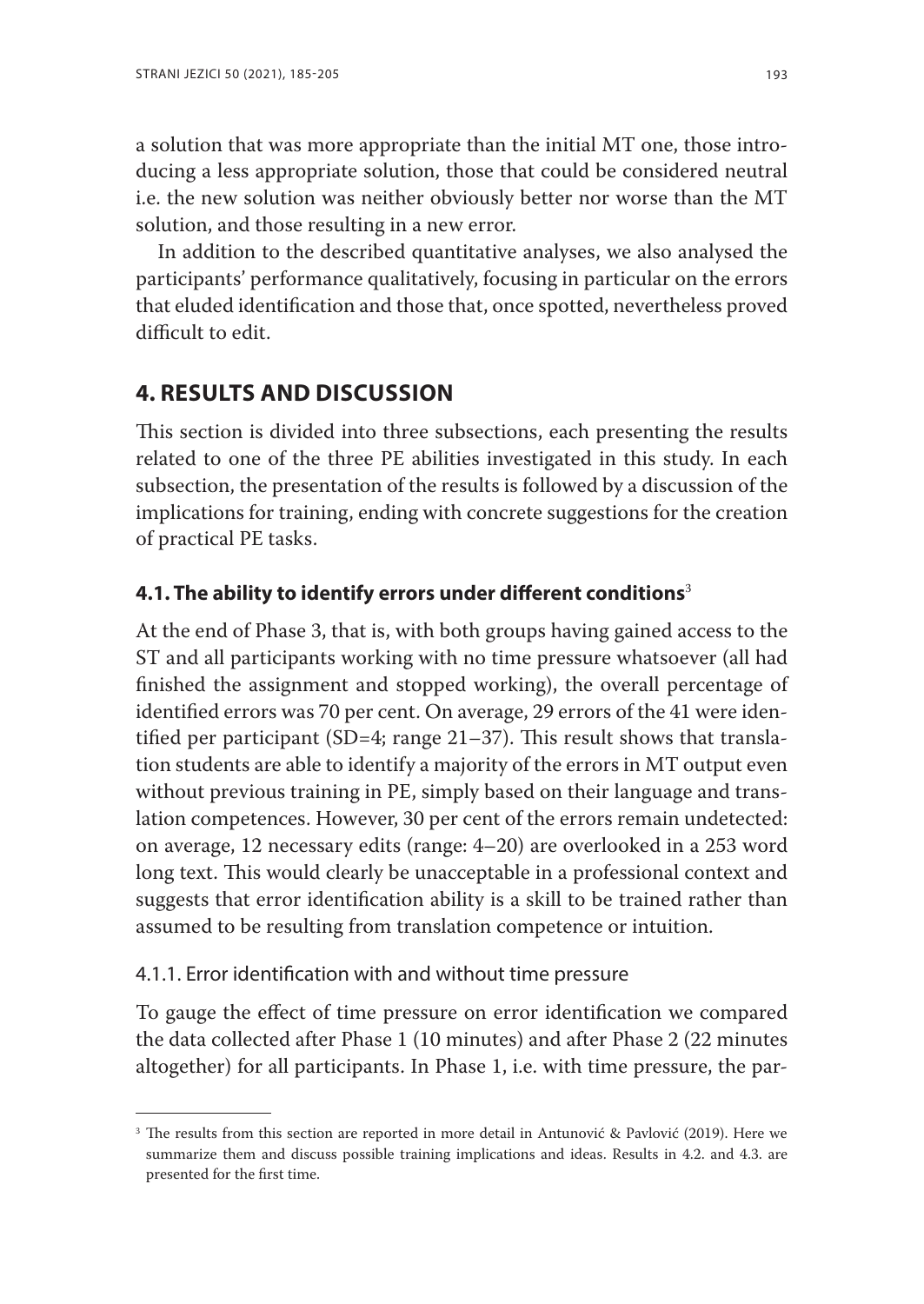ticipants identified 39 per cent of all indisputable errors, while in the two phases combined, i.e. without substantial time pressure, the figure rose to 60 per cent. A paired samples t-test confirmed that the difference, evident at first glance, was indeed statistically significant (*p* < .001).

This clearly shows that time pressure significantly reduces the ability to identify errors among translation students untrained in PE. Even the most glaring semantic error – the word *trial*, machine-translated to mean legal trial (*suđenje*) rather than medical trial (*ispitivanje, pokus, studija*) – which was identified by almost everyone by the end of the PE process, was missed under time pressure by 40 per cent of the participants, and access to the ST did not make any difference in this respect.

However, even with sufficient time the students did not get close to 100 per cent error identification. We believe that, while students should be trained to cope with time pressure, it might be advisable for such exercises to be more prevalent in later stages of training, when the trainees have considerably improved their error identification ability without time constraints.

#### 4.1.2. Error identification in bilingual vs. monolingual PE

As we explained in 3.1., Group A had access to the ST from the beginning of the experiment, while the ST was made available to Group B only in Phase 3. Over the first two phases, with differing ST access variable, Group B identified slightly *more* errors. The difference was slim – 24.6 errors identified on average (60 per cent), as compared to 23.8 in Group A (58 per cent) – and proved not to be statistically significant ( $p = 0.761$ ). Pending further research, we might speculate that Group B's focus on the MT output, the only text they worked with, was perhaps more acute due to undivided attention. Nevertheless, the results obtained in this study do not yet warrant any firm conclusion as to the influence of ST access on the number of errors identified.

In Phase 3, when Group B got access to the ST, they identified slightly fewer errors than the group working with the ST throughout. A possible explanation is that their focus was now more directed to reading the ST, which divided their attention and weakened their concentration. The values are, however, too small to draw any firm conclusions. Over the whole process, Group B fared a bit better in their error identification, when we look at the *number* of identified errors alone.

In the next stage of the analysis, we examined the *types* of errors – semantic or non-semantic errors (the latter type encompassing, for example,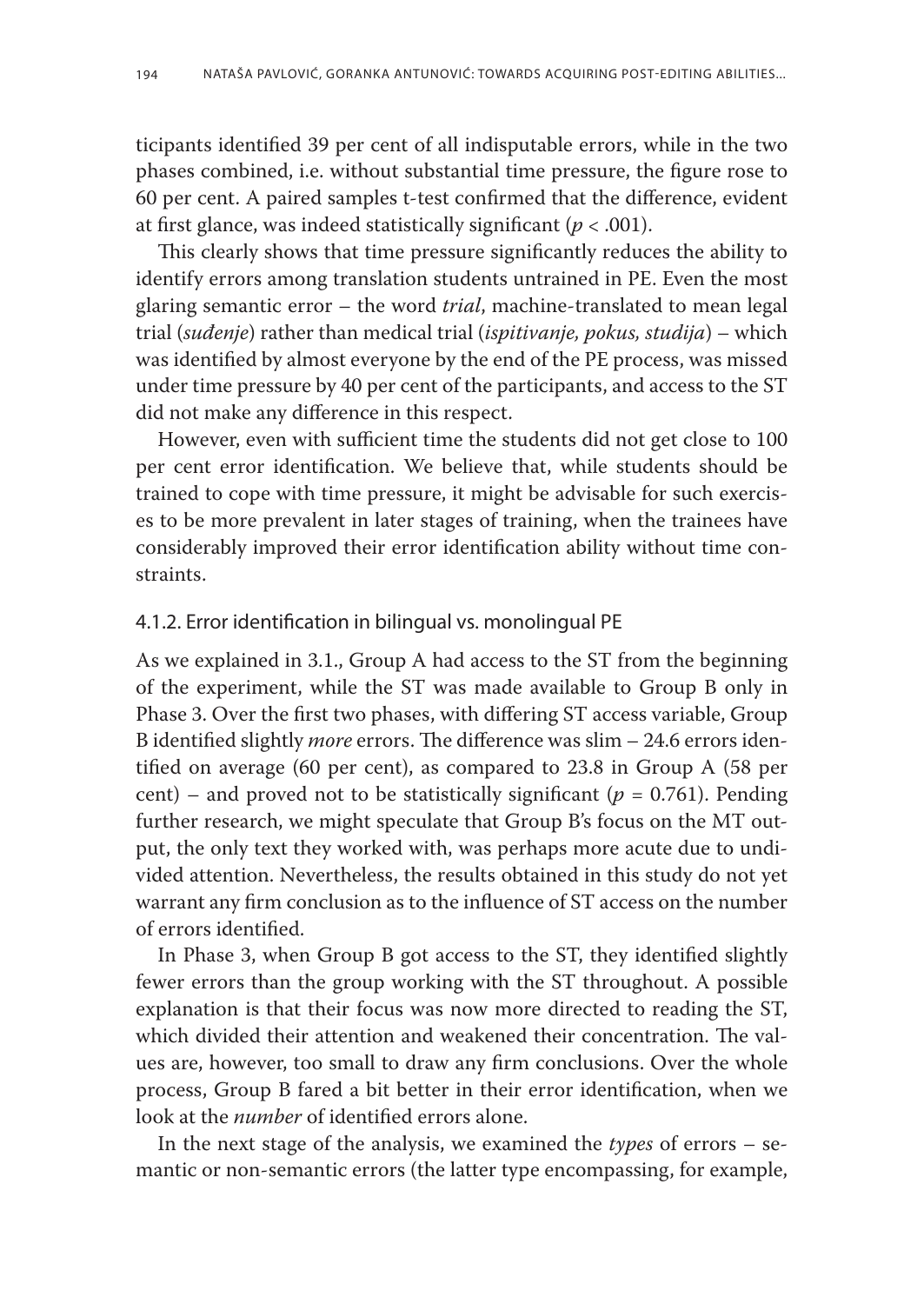orthographic, morphosyntactic or phraseological errors) – identified in the different conditions. Time pressure did not prove to affect the type of error identified, but ST access did prove to make a difference (Table 2). In the first two phases, Group B, working without the ST, identified a higher proportion of non-semantic errors (67 per cent of all such errors) than semantic ones (50 per cent) and more non-semantic errors than were identified by Group A (55 per cent). Conversely, Group A identified a higher proportion of semantic errors (62 per cent) than non-semantic ones and more semantic errors than Group B did. The small total number of errors of each type (24 non-semantic, 17 semantic) was not propitious for statistical analysis but the percentages are different enough to suggest that this may not be accidental. It stands to reason that the group working without the ST would have more difficulty identifying meaning-related errors than the other group, as was also shown in previous research (Čulo et al., 2014; Mitchell, Roturier & O'Brien, 2013; Nitzke, 2016). It is in fact remarkable that the participants in the monolingual condition identified half of semantic errors, which is a result similar to the one in Koponen and Salmi (2015).

|                | Ph. $1+2$    | Ph. $1+2$ | Ph. 3        | Ph. 3    | Ph. $1+2+3$  | Ph. $1+2+3$ |
|----------------|--------------|-----------|--------------|----------|--------------|-------------|
|                | non-semantic | semantic  | non-semantic | semantic | non-semantic | semantic    |
| <b>Group A</b> | 55%          | 62%       | 9%           | 10%      | 64%          | 72%         |
| <b>Group B</b> | 67%          | 50%       | 4%           | 19%      | 71%          | 69%         |

Table 2. Error types identified by the two groups in various phases of the experiment

In Phase 3, when Group B was given access to the ST, they identified almost double the number of semantic errors as Group A did in that phase. They still did not quite catch up with Group A but they did come very close to the other group's result over the whole process (phases 1, 2 and 3 taken together). Further, the number of semantic errors Group B identified in that phase was several times higher than the number of non-semantic errors that they noticed. Over the whole process (two rightmost columns in Table 2), Group B's result was nevertheless slightly lower than Group A's when it comes to semantic errors (69 and 72 per cent respectively) and higher with regard to non-semantic errors (71 and 64 per cent respectively). The group in the bilingual condition presumably divided their attention between the ST and the MT, identifying more semantic errors than the other group, but paying the price in terms of poorer identification of non-semantic ones.

As we mentioned earlier, the fluency of the NMT output can disguise semantic errors, making them difficult to spot at first glance. The machine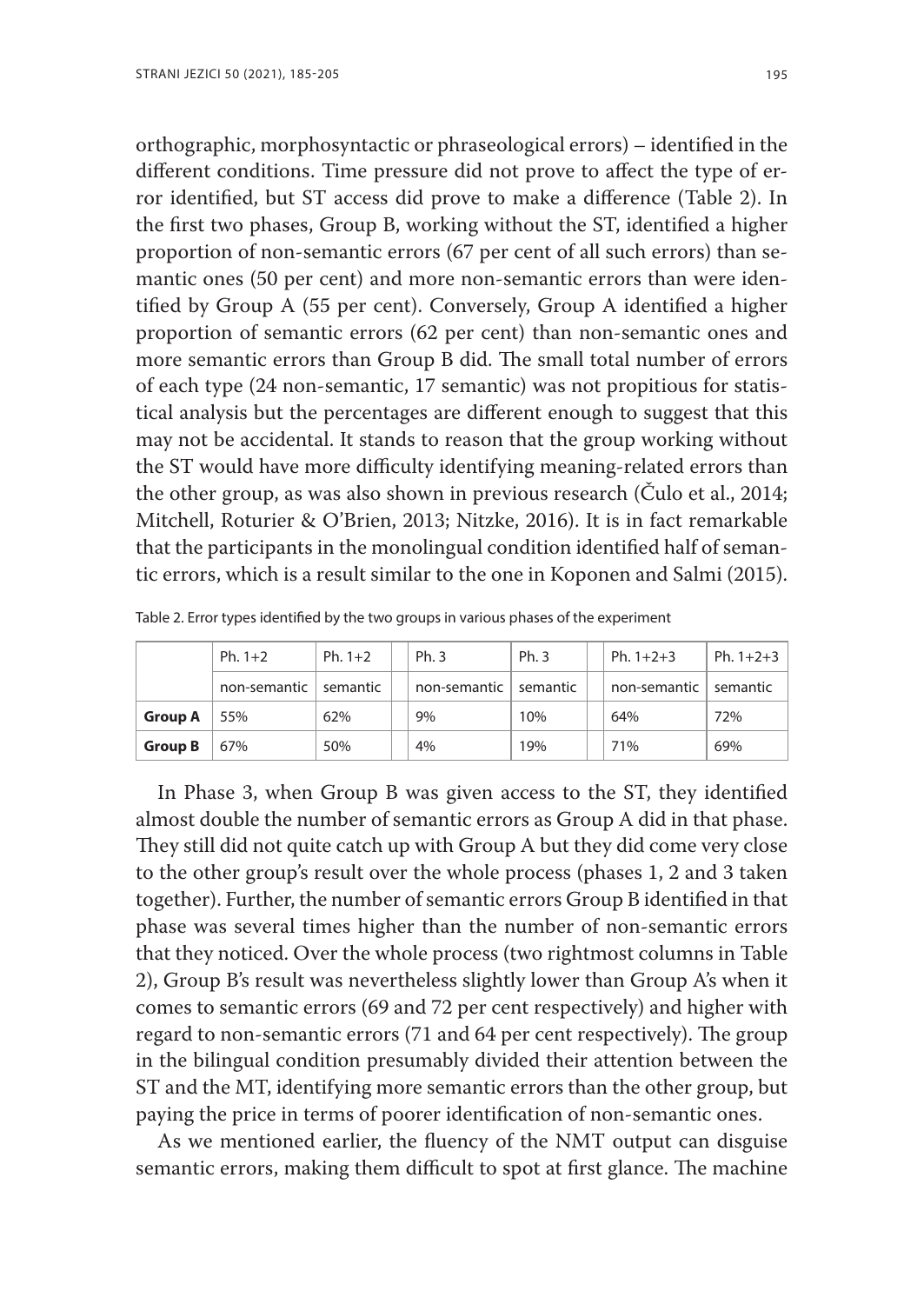translation we used in our experiment had one such erroneous but "convincing" solution. The ST was about (a lack of) guidelines for health professionals on communicating a diagnosis of mental illness to patients, and the pertinent sentence said: "At the moment, there is no information or evidence regarding how best to disclose a diagnosis of schizophrenia." In the MT output, the word *disclose* was mistranslated as *otkriti* to mean "discover a diagnosis", but the target sentence was otherwise error-free. Outside of this text, such a sentence might make sense. Under time pressure, more than a half (57 per cent) of Group B, working without the ST, overlooked this error, and almost a half (48 per cent) of Group A did so despite having access to the ST. With more time in Phase 2, the gap widened: in the group working bilingually the error remained unidentified by 19 per cent of the participants, and in that working monolingually by 46 per cent. When they got access to the ST in Phase 3, the latter group still failed to notice this error in 36 per cent of the cases, and in Group A, with ST access throughout the process, the error remained undetected until the end by 14 per cent of the participants.

Although non-semantic errors are undoubtedly important in PE, even in its light variety, semantic errors are critical in that they can jeopardize the key message of the text. If future research were to take up this issue, it would be useful to see which of the following scenarios might lead to best identification of errors: single-stage bilingual PE; two-stage PE, with monolingual followed by bilingual; or two-stage PE, with bilingual followed by monolingual.

If confirmed by future research, what might be the implications for PE training of our results related to the impact of ST access? Several ideas come to mind. First, monolingual PE tasks could be used to improve trainees' focus on non-semantic error identification. Such tasks should be relatively easy as they can mobilize the students' target language competence as well as experience with self- and other HT revision and proofreading. Secondly, and perhaps more interestingly, monolingual exercises could also aim to improve trainees' ability to detect *semantic* errors solely on the basis of the MT, by focusing on the sections that lack coherence. Honing this ability could help future post-editors to identify semantic errors more easily even when working *with* the ST. In this respect exercises can also raise awareness of typical NMT errors, esp. "sneaky" ones such as that mentioned above.

Finally, tasks that combine mono- and bilingual PE of the same text in different order could be done to allow students to experiment, e.g. work monolingually first, focusing on non-semantic errors, followed by bilingual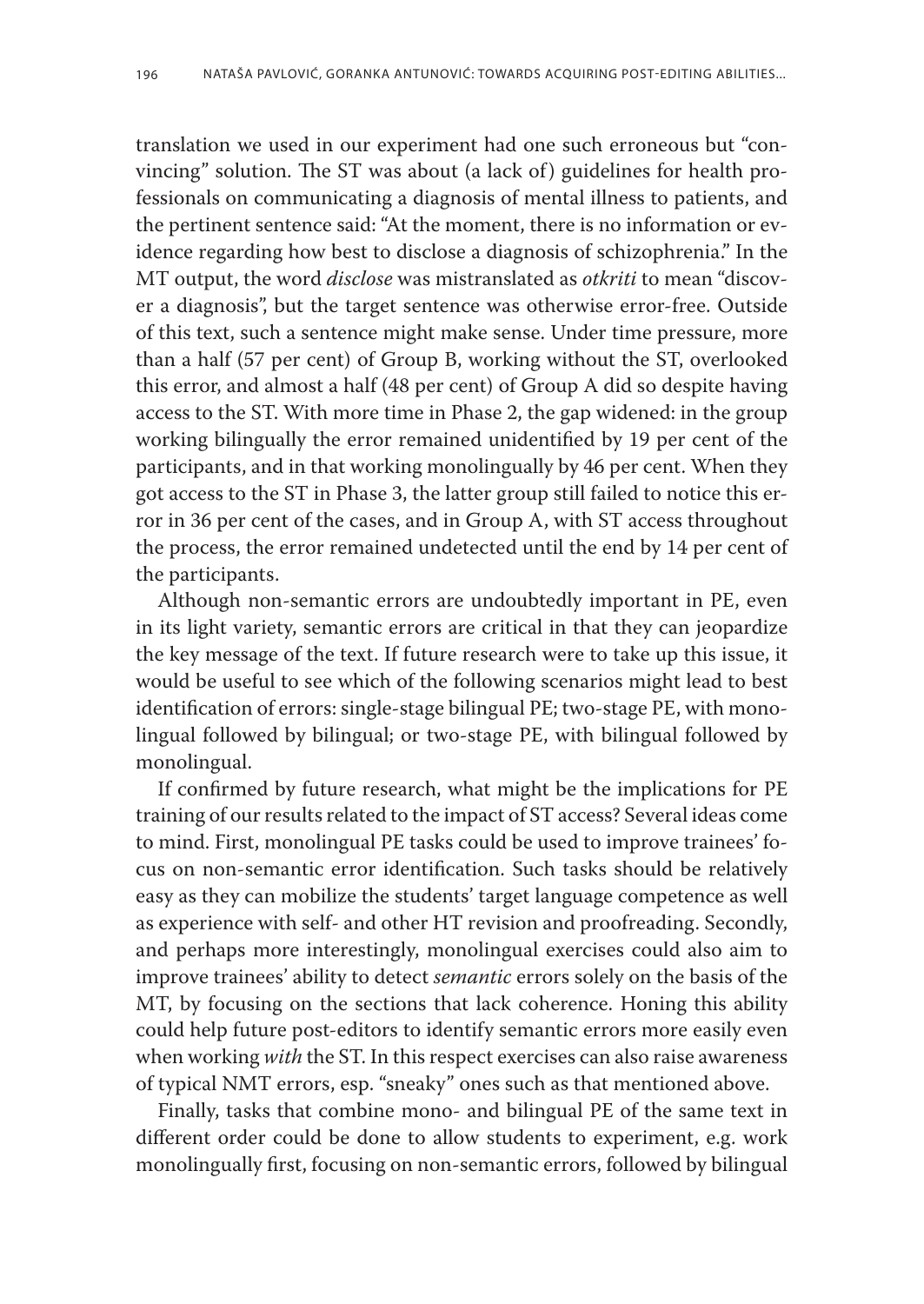PE, during which the ST is consulted to check for sense; or the other way round. As with translation, there might be 'PE styles' best suited to individual post-editors, and this type of exercise would allow students to find their own preferred style.

Among the 'different conditions' from the heading of this section, another constraint that is increasingly present in translation workflows involving MT deserves to be mentioned, namely the fact that segments requiring PE are often interspersed with segments requiring revision of translation memory results or even with translation from scratch (if there is no match in the memory and the quality of a machine-translated segment is judged by the translator to be too low to be helpful). We did not focus on this variable in our research so we can only share our belief that including such mixed scenarios in practical PE training seems highly desirable.

## **4.2. The ability to distinguish between necessary and unnecessary edits**

We now shift our attention from the edits of indisputable errors to *all* edits made during the PE experiment. We expected our participants, untrained post-editors, to make many unnecessary edits, mostly with no impact on the quality of the translation. This proved to be true: almost 40 per cent of all edits introduced by the participants were in our opinion unnecessary (841 out of the total of 2123), even for publication purposes. This would suggest that translation students without PE training are prone to overediting, even as they underedit, as reported in 4.1. Since we noticed these two parallel trends, we wanted to see if they correlated, that is, if the focus on unnecessary edits might have distracted the participants and prevented them from identifying indisputable errors. The result of Pearson's correlation test did not, however, confirm our expectation; in fact, it indicated a weak negative correlation ( $r = -0.318$ ;  $p = 0.035$ ) between the number of unnecessary edits and the number of missed necessary edits. This means that at least some of those participants who made more unnecessary edits also made more necessary ones. That is similar to a previous finding about experienced translators post-editing more accurately but also making more unnecessary changes (de Almeida & O'Brien, 2010). This result would suggest that the ability to identify errors and the ability to distinguish between necessary and unnecessary edits, although connected, are separate abilities and both deserve to be addressed in training.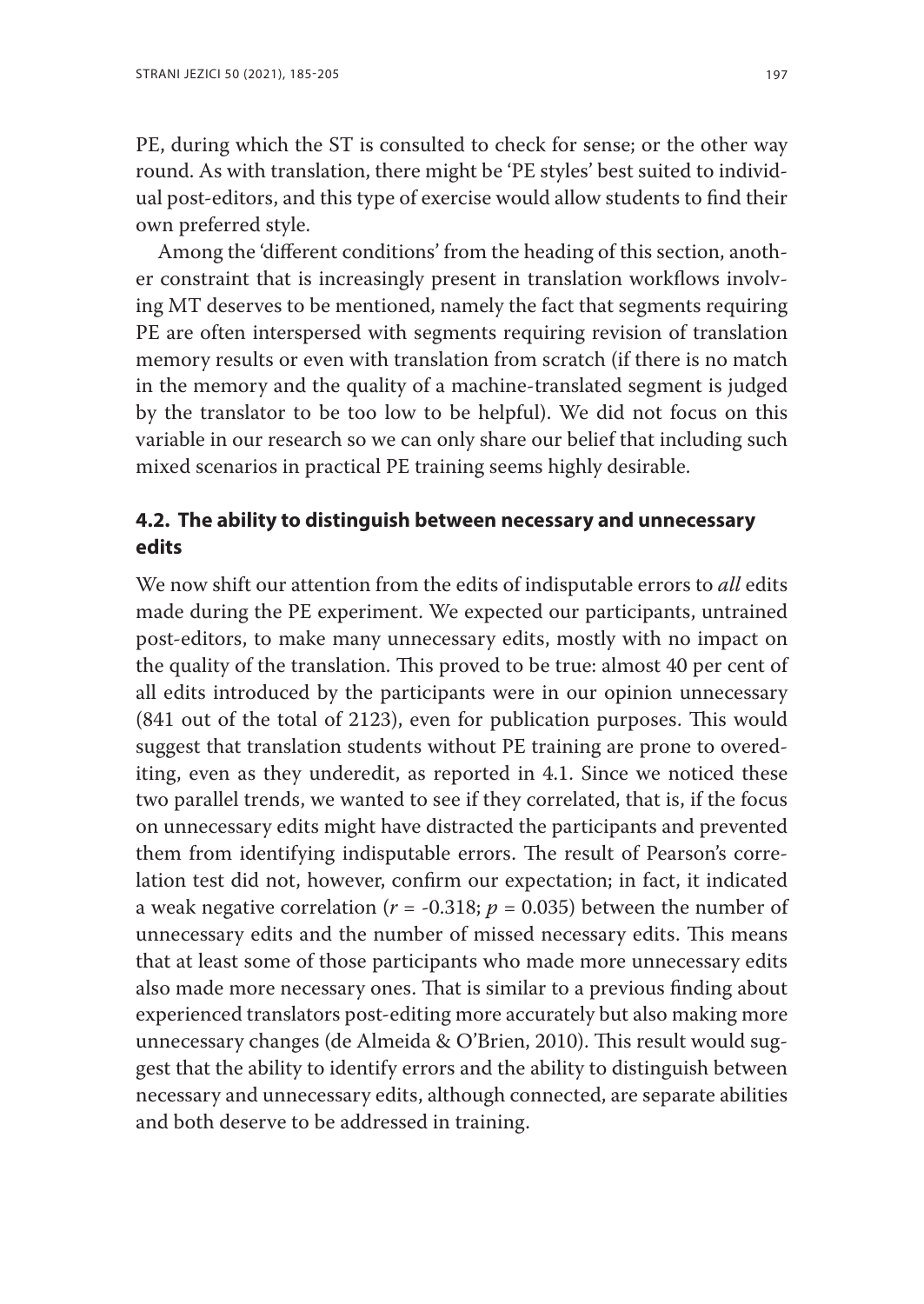The ability to distinguish what needs to be edited in MT output from what is an acceptable, although perhaps not the best, solution is apparently not something that translation trainees (or experienced translators) intuitively possess to high degrees. Previous or concurrent training in HT revision would likely be beneficial, as this ability is something PE shares with other types of revision. Our students had had some experience revising their peers' and their own work, where they had faced similar insecurities as to what constitutes a genuine error and what might be an acceptable solution even if not to their taste. This problem is inherent in editing and revision in general: How much to change? Learning to work with what you have is an important principle that trainees should acquire. In this respect, exercises in PE and HT revision, although requiring a slightly different focus, could be devised to cross-fertilize each other.

For PE, exercises should specifically address the fact that not all PE is done to publishable quality, and that the point of using MT in a translation process is to increase productivity. To this end awareness of PE guidelines might be helpful, but may not be enough, as they tend to be too general, do not consider the specificities of target contexts, and may not always be clear (cf. Flanagan and Christensen, 2014). Practical tasks involving PE to different levels of quality would be a useful way for students to learn the skill of recognizing different levels of acceptability and setting apart the unacceptable from the acceptable-for-the-purpose. For example, a hypothetical Task 1 could be accompanied by a brief such as the following: "The client, a retailer, has requested an informative translation of a washing machine user manual, which will help them decide whether to include the product in their assortment. Use the MT output the client has sent to produce a translation for information purposes." This could be followed by Task 2, with a brief such as this: "Use the MT output to produce a publishable translation of a washing machine user manual that will accompany the product documentation. Bear in mind that poorly translated user manuals negatively affect sales and may have legal repercussions for your client." Different time limits can be provided for Task 1 and Task 2. The tasks could be followed by discussion, with the decision-making framed in terms of best speed-to-quality ratio.

Exercises such as these require appropriate feedback to help students advance in their ability to distinguish between the necessary and unnecessary edits.4 To make feedback provision easier for the teachers it might be useful

<sup>4</sup> That this may be challenging for trainers, particularly if they themselves lack training and/or experience in PE, is not an irrelevant circumstance, but it falls outside the scope of this article.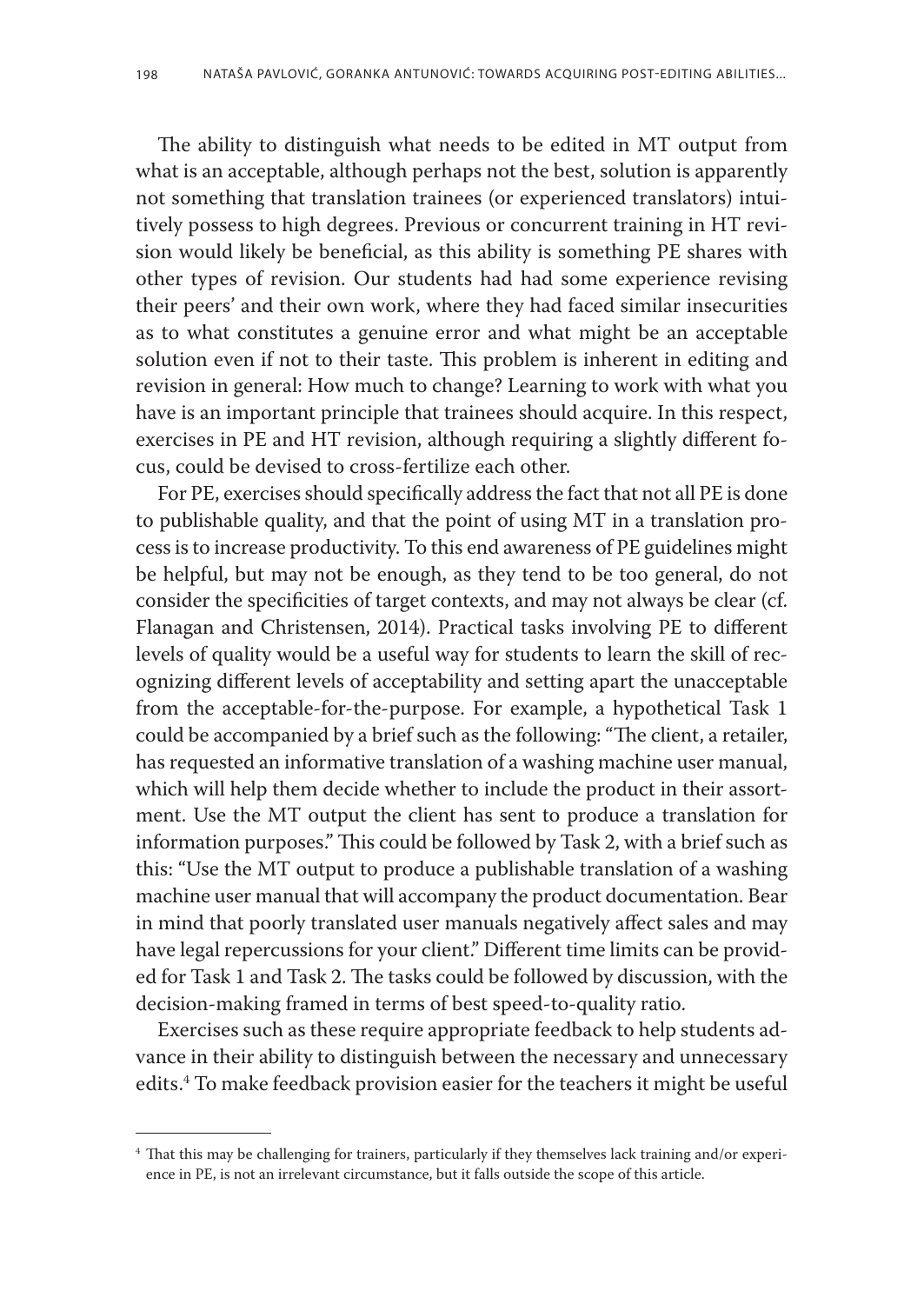to compile and share learning corpora consisting of ST – raw MT – lightly post-edited MT – fully post-edited MT, with comments and explanations where appropriate. Trainees could use them for self-study, perhaps with increasing overall time pressure, to supplement coursework, since it is unrealistic to expect that any course could dedicate enough time to practical tasks for trainees to gain the necessary confidence (as stressed already in O'Brien, 2002).

#### **4.3. The ability to implement edits appropriately**

In the final stage of our analysis, we assessed all the edits introduced by participants to see if they had a positive, negative or neutral effect on the quality of the translation's final version.

With regard to necessary edits, some 12 per cent failed to improve the erroneous solution, improved it only partially or even introduced a new error while fixing the existing one. This might not seem a bad percentage if it did not combine with the unsatisfactory score of error identification reported in 4.1. Regarding unnecessary edits, a majority (68 per cent) resulted in a solution that was neither evidently better nor worse than the previous one, but merely compromised the productivity of the process. Some 19 per cent of the edits, albeit unnecessary, did improve the existing MT solution, while 10 per cent were in fact less appropriate than the original solution. In three per cent of the cases, an unnecessary edit introduced a new error. When both necessary and unnecessary edits are considered together, some 61 per cent improved the quality of the translated text; around 27 per cent neither improved nor made it worse, and the remaining 12 per cent resulted in deterioration.

This leads us to conclusion that untrained post-editors not only underedit and overedit but also, in the words of one of our students, "wrongedit". The reasons for this are various. Some of the added errors are typos that result from the students' carelessness during the editing process. Further, many of the unnecessary edits that made the translation neither better nor worse were stylistic changes resulting from the participants' insecurity regarding the target language (their L1). They would cross out a perfectly acceptable word and write an equally acceptable synonym, forgetting at the same time to ensure grammatical congruence in all the relevant places. These types of added errors are relatively easy to address in training, as students can be shown the different ways of viewing the tracked changes and invited to experiment with the view that suits them best. Trainees can also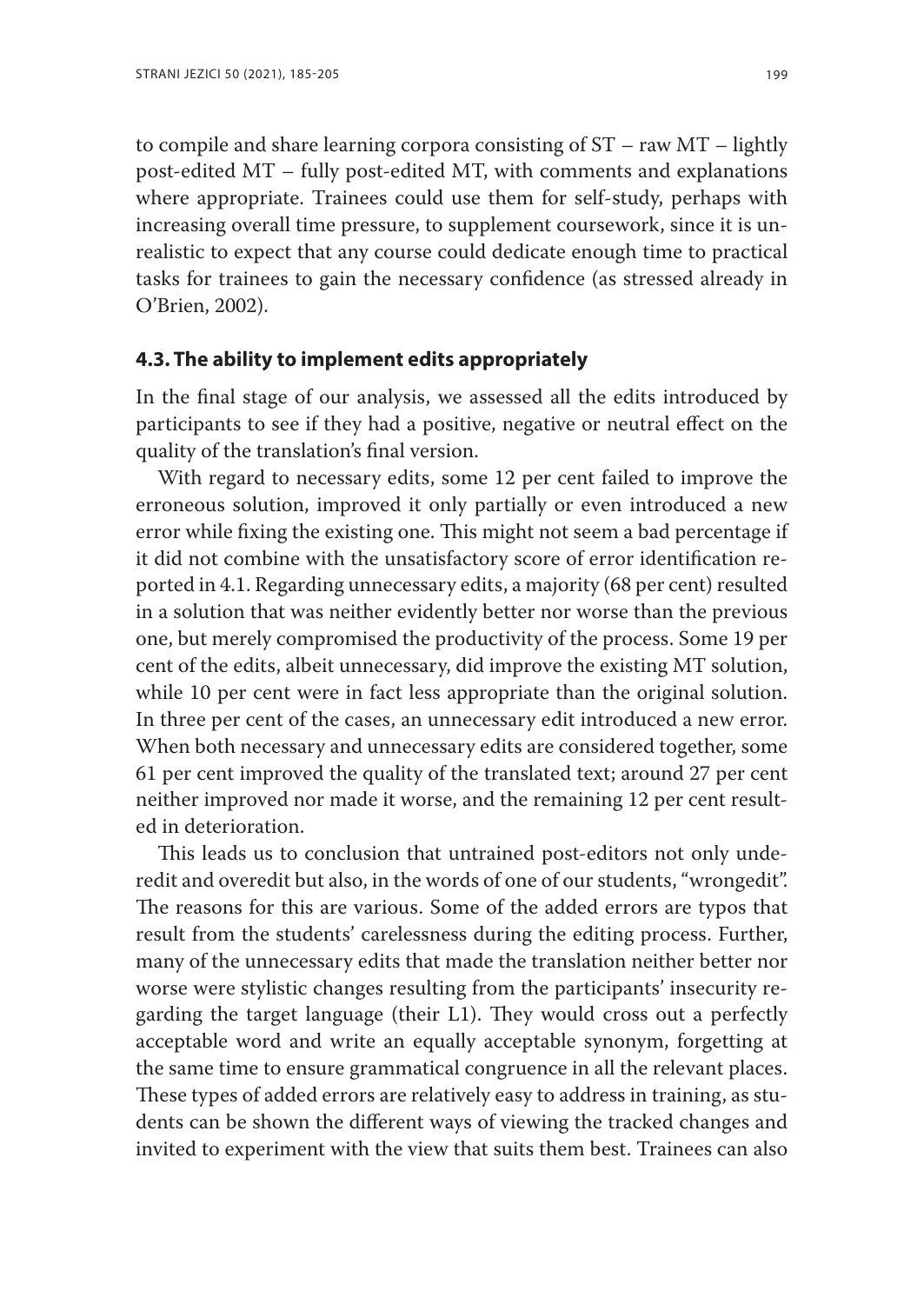be guided to incorporate proofreading and spellchecking into their routine to see for themselves if these additional steps improve the quality of their final product.

In some cases, the participants edited wrongly because they did not trust the MT system for terminology and did not have access to external resources to check it. This was a limitation of our research design; as already explained, we chose the particular text for the experiment because we expected the students to be familiar with all the terminology it contained, having dealt with similar texts in their translation classes. This proved not to be the case with the term *randomised controlled trials*, which was correctly translated by the MT system as *randomizirani kontrolirani pokusi,* yet some of the participants thought the translation was erroneous. A healthy dose of mistrust towards MT is highly advisable, but trainees also need to learn when to trust it (cf. Nitzke et al., 2019: 249; Pym, 2013: 495ff), or rather which system to trust for what type of text and domain. Experimenting with various freely available systems, and in different language combinations and directions, should help the students learn what they can expect from each system and to what extent they can trust it (cf. Guerberof Arenas & Moorkens, 2019: 224). Even more importantly, such experiments should turn familiarization with different MT engines and their typical strengths and weaknesses into an important habit.

Another reason for the wrong edits was undoubtedly the lack of ST in Group B in the first two phases of the experiment. Some participants noticed a semantic error but were unable to correct it appropriately without the ST, and later, when the ST became available, failed to return to the problematic part. For example, the ST mentions a *study-based register*, which was machine-translated as *studija bazirana na studiji* ("study-based study"). This type of error, whereby the MT system repeats a word when unsure what else to do, is rather typical of NMT. In the group post-editing without the ST, understandably, none of the participants were able to fix this error in Phase 1 and only one was in Phase 2. However, even at the end of Phase 3, during which these participants had access to the ST and could see what it said, the error was left uncorrected by as many as 21 per cent of the participants (as compared to only 5 per cent of the participants in the group which had the ST from the start).

Monolingual tasks of the type mentioned in 4.1.2., in addition to improving error identification, can be used to help trainees enhance their sense-making abilities by filling in gaps and guessing what the ST might have said, by relying on the MT output and their knowledge of the world.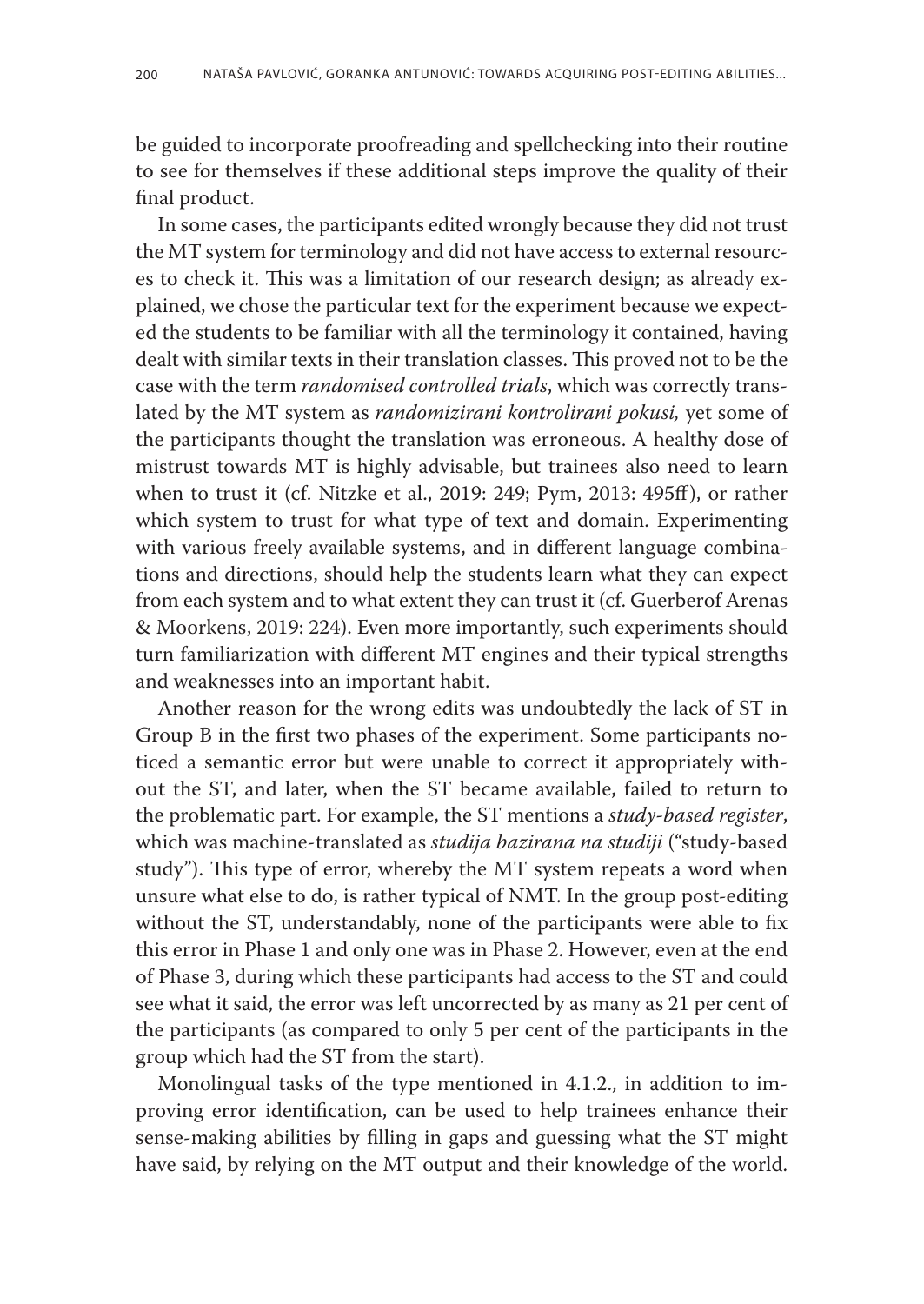Students quickly learn by experience that backtranslation is a useful strategy (cf. Nitzke, 2019) in this respect, and generally find this type of task both challenging and entertaining (variations include getting groups of students to compete in correcting the errors accurately without having access to the ST). Such exercises in sense-making could have the added bonus of helping the trainees learn how to improve the coherence of a text even when post-editing bilingually (or translating).

Occasionally, the participants made erroneous edits because they did not understand the text correctly even if they had access to the ST. An example is the expression *long-term outlook*, which was used in the text to mean "prognosis". The MT wording (*dugoročni pogled*) mislead some of the participants into thinking that the phrase referred to the patient's outlook on life. The error in the MT may have contributed to their confusion, but we cannot know whether they would have made the same kind of mistake translating without the help of MT. This brings us to a crucial observation, namely that our participants are still developing their translation competence, and in some cases also their SL and TL competences. This is a point at which PE competence and translation competence overlap to a high degree. Choosing the most appropriate from among multiple solutions in PE is similar to choosing the most appropriate solution in translation, with one important difference: in PE, one solution is already offered, that in the MT output. Having something to work with can be helpful, as it can generate other ideas, but it can also block creativity and lead one astray. Other than that, the same considerations – purpose of the translation, text type, target readers, client requirements – are involved. The trainees' underlying translation and language competences need to be improved along with, and as a basis for, the trainees' PE skills as such.

## **5. FINAL REMARKS**

While the literature, acknowledging today's professional practice, leaves little doubt as to the need to include the acquisition of PE competence in translator training, the trainers may feel insecure and lack guidance on how to go about the task. Facing the challenge ourselves, we thought it would be useful to first get a better understanding of what our students may or may not be able to do before receiving any training in PE, owing to their previous training and experience in translation. On that basis we would then try to determine which elements of PE competence we needed to target and what practical tasks could help students develop them. We therefore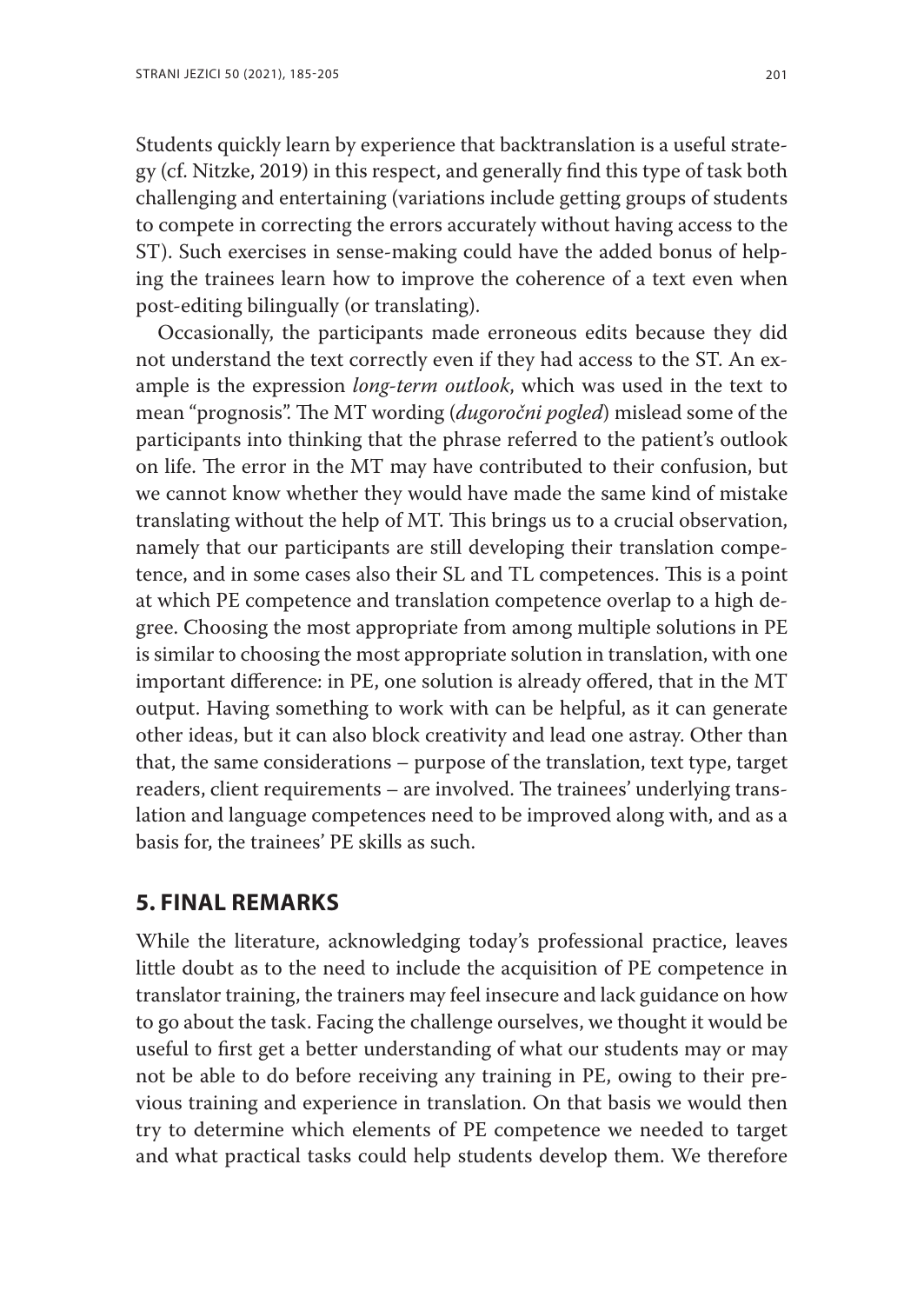decided to conduct an experiment that would indicate how skilful the students already were with regard to the three interrelated abilities that may be seen as the core components of a minimalist model of PE competence, namely the ability to identify errors in MT output, the ability to distinguish between edits that really need to be made in a particular assignment from those that are not necessary, and the ability to implement such edits that will genuinely correct the unacceptable MT solutions, without introducing any new errors along the way.

The minimalist view of PE as comprising three key abilities, which we have embraced here, should not be taken to exclude all the other knowledge and skills covered in broader multicomponent PE competence models mentioned in Section 1. Likewise, the acquisition of the three key abilities need not be attempted in isolation from those related skills. Collaborative authentic translation and/or localization projects in which the whole competence package is practiced present highly desirable learning opportunities and should be incorporated in training programmes whenever possible. However, such projects may not be feasible in all contexts and, despite their many strengths, they also have their weaknesses (Pavlović, 2016). That is why we believe there is also a place in translator/post-editor training for more focused exercises, such as the ones we have suggested in this paper, targeting specifically one, two or all three essential PE abilities. In fact, we believe that the best scenario, where possible, would be for the two types of learning activities – larger projects and targeted exercises – to go hand in hand and complement each other.

#### **REFERENCES**

- Antunović, G. & Pavlović, N. (2019) Redaktura strojnih prijevoda sve važniji prevoditeljski zadatak. In Matešić, M. & Vlastelić, A. (Eds.) *Jezik i um*. Zagreb: Srednja Europa & HDPL, 147-167.
- Aranberri, N. (2017) What do Professional Translators do when Post-Editing for the First Time? First Insight into the Spanish-Basque Language Pair, *Hermes – Journal of Language and Communication in Business*, 56, 89-110.
- Burchardt, A. (2017) Comparing Errors: Neural MT vs. Traditional Phrase-Based and Rule-Based MT. https://www.gala-global.org/knowledge-center/professional-development/articles/comparing-errors-neural-mt-vs-traditional-phrase (5 April 2021)
- Carl, M., Dragsted, B., Elming, J., Hardt, D. & Jakobsen, A. L. (2011) The Process of Post-Editing: a Pilot Study, *Copenhagen Studies in Language*, 41, 131-142.
- Castilho, S., Moorkens, J., Gaspari, F., Iacer, C., Tinsley, J. & Way, A. (2017) Is Neural Machine Translation the New State of the Art?. *The Prague Bulletin of Mathematical Linguistics*, 108, 109-120.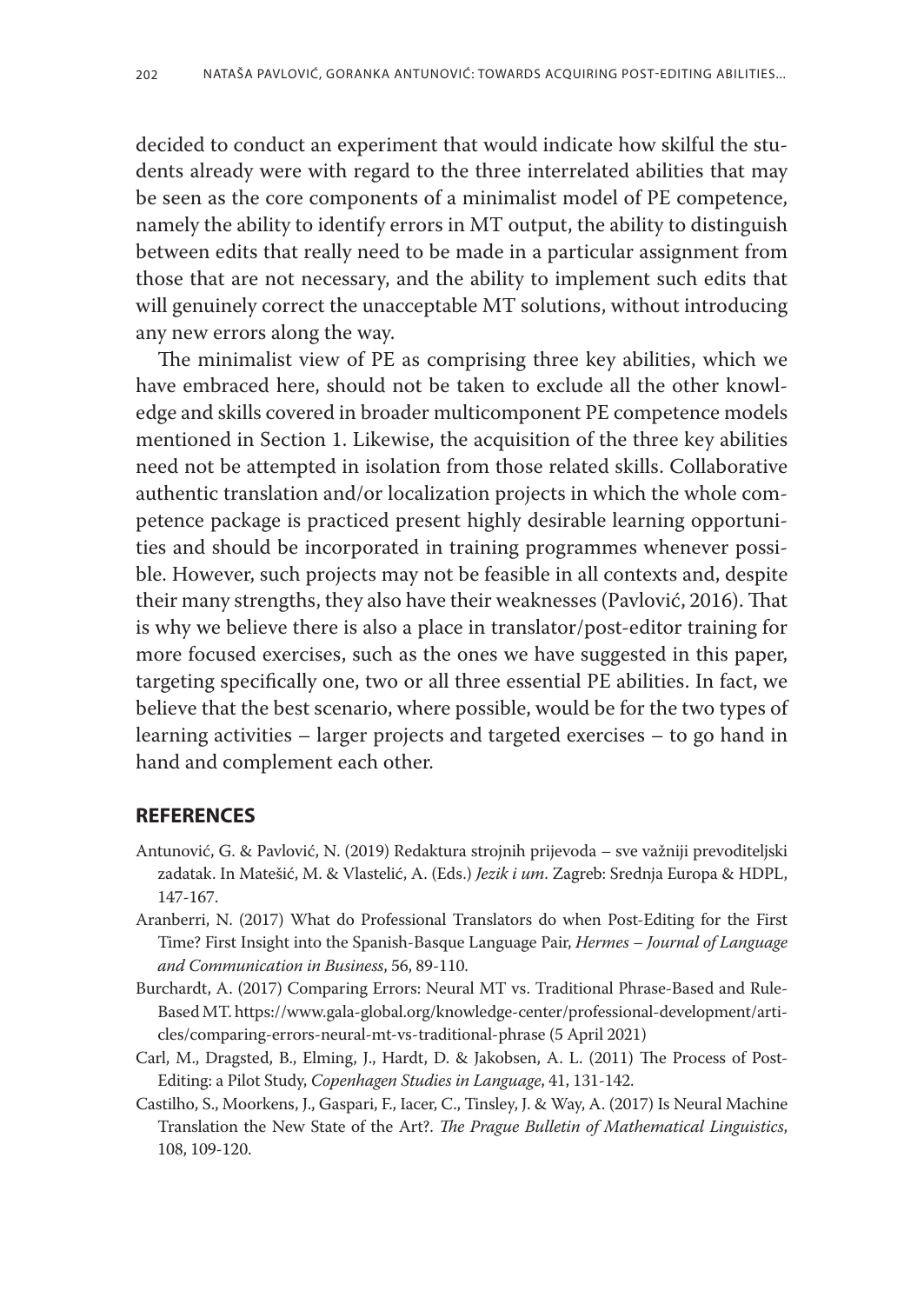- Čulo, O., Gutermuth, S., Hansen-Schirra, S. & Nitzke, J. (2014) The Influence of Post-editing on Translation Strategies. In O'Brien, Sh., Winther Balling, L., Carl, M., Simard, M. & Specia, L. (Eds.) *Post-editing of Machine Translation: Processes and Applications*. Newcastle Upon Tyne: Cambridge Scholars Publishing, 200–218.
- de Almeida, G. (2013) *Translating the Post-editor: An Investigation of Post-editing Changes and Correlations with Professional Experience across two Romance Languages*. (Doctoral dissertation). Dublin City University. http://doras.dcu.ie/17732/ (18 March 2021)
- de Almeida, G. & O'Brien, S. (2010) Analysing Post-Editing Performance: Correlations with Years of Translation Experience. In Hansen, V. & Yvon, F. (Eds.) *Proceedings of the 14th annual conference of the European Association for Machine Translation*. https://www. aclweb.org/anthology/2010.eamt-1.19.pdf (5 April 2021)
- Doherty, S. & Kenny, D. (2014) The Design and Evaluation of a Statistical Machine Translation Syllabus for Translation Students. *The Interpreter and Translator Trainer*, 8 (2), 295-315.
- Farooq, S., Johal, R., Ziff, C. & and Farooq, N. (2017) Different communication strategies for disclosing a diagnosis of schizophrenia and related disorders, Plain language summary title: Sharing information about the diagnosis and outcomes of schizophrenia: evidence from welldesigned clinical trials. In *Cochrane Database of Systematic Reviews* 10: CD011707. https:// www.cochranelibrary.com/cdsr/doi/10.1002/14651858.CD011707.pub2/full#CD011707 abs-0003 (16 March 2021)
- Flanagan, M. & Paulsen Christensen, T. (2014) Testing Postediting Guidelines: How Translation Trainees Interpret them and how to Tailor them for Translator Training Purposes. *The Interpreter and Translator Trainer*, 8 (2), 257-275.
- Green, S., Heer, J. & Manning, C. (2013) The efficacy of human post-editing for language translation. In *Proceedings of ACM Human Factors in Computing Systems (CHI)*, 439–448, http://idl.cs.washington.edu/files/2013-PostEditing-CHI.pdf (5 April 2021)
- Guerberof Arenas, A. & Moorkens, J. (2019) Machine translation and post-editing training as part of a master's programme. *The Journal of Specialized Translation*, 31, 217-38.
- ISO [International Standards Organization] (2017) *International Standard 18587, Translation services – Post-editing of machine translation output – Requirements*. Geneva: ISO.
- Jakobsen, A. L. (2019) Moving translation, revision and post-editing boundaries. In Dam, H. V., Nisbeth Brøgger, M. & Korning, K. (Eds.) *Moving Boundaries in Translation Studies*. London & New York: Routledge, 64-80.
- Klubička, F., Toral, A. & Sanchez-Cartagena, V. (2017) Fine-Grained Human Evaluation of Neural Versus Phrase-Based Machine Translation. *The Prague Bulletin of Mathematical Linguistics*, 108, 121-132.
- Koponen, M. & Salmi, L. (2015) On the Correctness of Machine Translation: A Machine Translation Post-editing Task. *Journal of Specialised Translation*, 23, 118-136.
- Koponen, M. (2015) How to Teach Machine Translation Post-editing? Experiences from a Post-editing Course. In O'Brien, S. & Simard, M. (Eds.) *Proceedings of 4th Workshop on Post-Editing Technology and Practice*. 2-15, https://amtaweb.org/wp-content/uploads/2015/10/ MTSummitXV\_WPTP4Proceedings.pdf (18 March 2021)
- Krings, H. P. (2001) *Repairing Texts. Empirical Investigations of Machine Translation Post-Editing Processes*, Koby, G.S. et al. (Ed. and Trans.). Kent, Ohio and London. The Kent State University Press.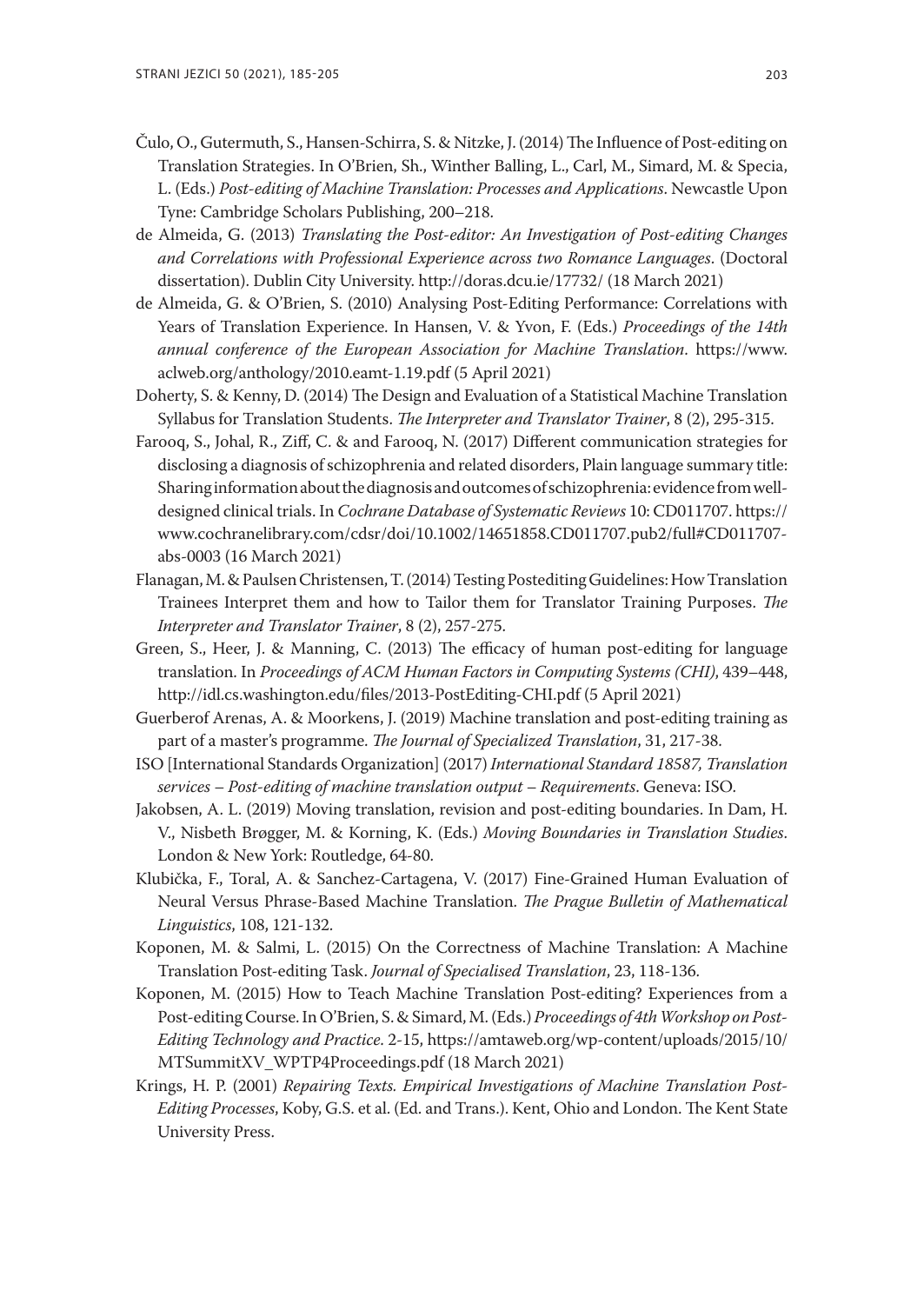- Mitchell, L., Roturier, J. & O'Brien, S. (2013) Community-based Post-editing of Machinetranslated Content: Monolingual vs. Bilingual. In O'Brien, Sh., Simard, M. & Specia, L. (Eds.) *Proceedings of MT Summit XIV Workshop on Post-Editing Technology and Practice*. Nice: EAMT, 35-43.
- Nitzke, J., Hansen-Schirra, S. & Canfora, C. (2019) Risk management and post-editing competence. *The Journal of Specialized Translation*, 31, 239-259.
- Nitzke, J. (2016) Monolingual post-editing: An exploratory study on research behaviour and target text quality. In Hansen-Schirra, S. & Gruzca, S. (Eds.) *Eyetracking and Applied Linguistics*. Berlin: Language Science Press, 83-108.
- Nitzke, J. (2019) *Problem solving activities in post-editing and translation from scratch. A multi-method study (Translation and Multilingual Natural Language Processing 12)*. Berlin: Language Science Press.
- O'Brien, S. (2002) Teaching Post-editing: A Proposal for Course Content. In *Proceedings of 6th EAMT Workshop Teaching Machine Translation*. Manchester: EAMT, 99-106.
- PACTE (2003) Building a Translation Competence Model. In Alves, F. (Ed.) *Triangulating Translation: Perspectives in Process Oriented Research*. Amsterdam: Benjamins, 43-66.
- Pavlović, N. (2016) Stocktaking and prospects: Five years of the translation track in the University of Zagreb's Department of English. In Zovko Dinković, I. & Mihaljević Djigunović, J. (Eds.) *English Studies from Archives to Prospects 2 – Linguistics and Applied Linguistics.* Newcastle upon Tyne: Cambridge Scholars Publishing, 165-181.
- Pym, A. (2003) Redefining Translation Competence in an Electronic Age. In Defence of a Minimalist Approach. *Meta* 48 (4), 481-497.
- Pym, A. (2013) Translation Skill-Sets in a Machine-Translation Age. *Meta*, 58 (3), 487-503.
- Rico, C. & Torrejón, E. (2012) Skills and Profile of the New Role of the Translator as MT Posteditor. *Revista Tradumàtica*, 10, 166-178.
- Rigouts Terryn, A., Robert, I. S., Ureel, J. J. J., Remael, A. & Hanoulle, S. (2017) Conceptualizing translation revision competence: a pilot study on the acquisition of the knowledge about revision and strategic subcompetences. *Across Languages and Cultures*, 18 (1), 1-27.
- Robert, I. S., Remael, A. & Ureel, J. J. J. (2017) Towards a model of translation revision competence. *The Interpreter and Translator Trainer*, 11(1), 1‒19.